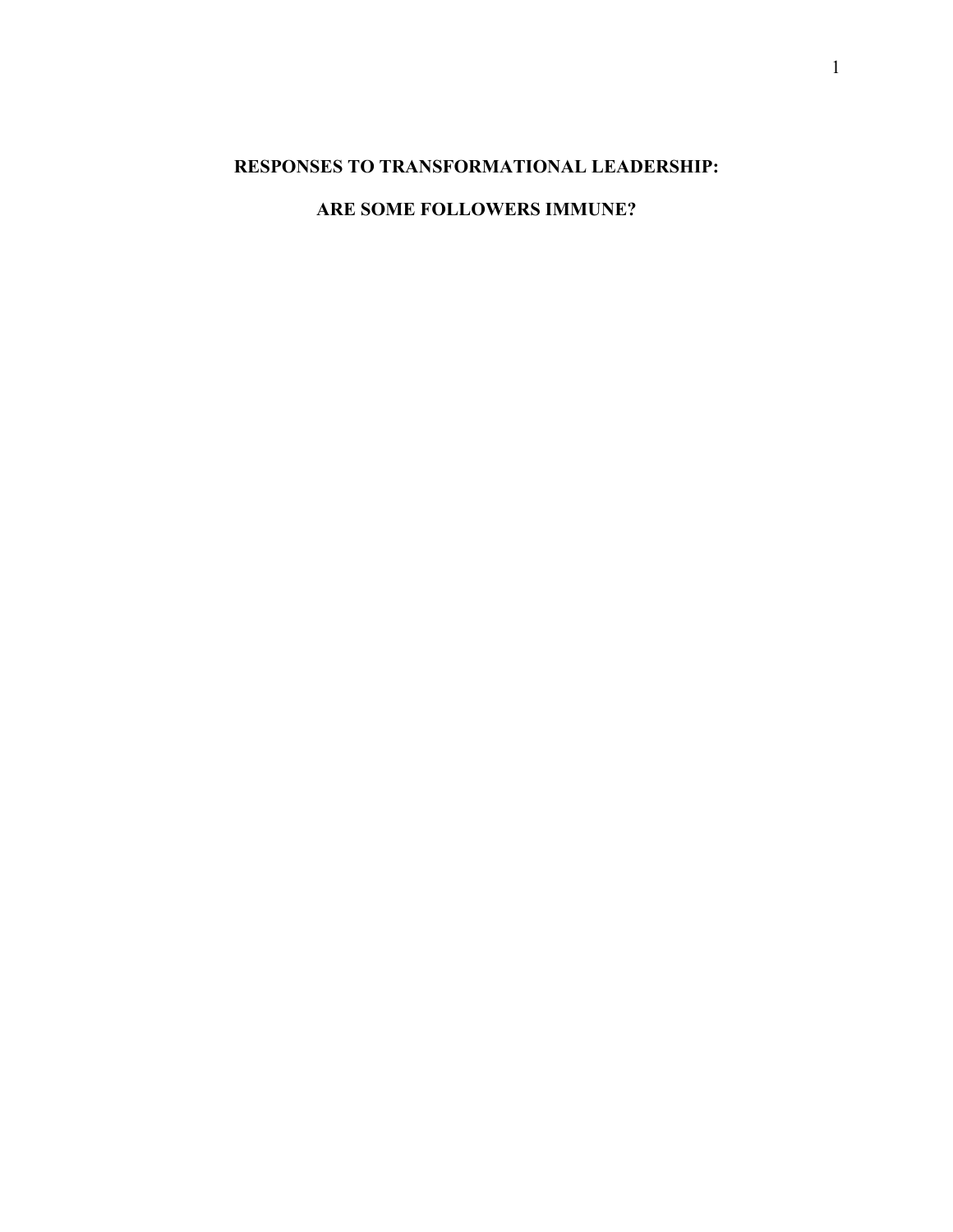## **RESPONSES TO TRANSFORMATIONAL LEADERSHIP:**

## **ARE SOME FOLLOWERS IMMUNE?**

The purpose of this study was to examine the extent to which individual differences in selfesteem, trust or cynicism, and intellect or general mental ability influence individuals' responses to transformational leaders. In a series of studies, we test the notion that follower personality and ability interact with leader behaviors in predicting outcomes, such as job and leader satisfaction, motivation, and job performance. Across three independent samples (community leaders, business managers, and undergraduate students), using multi-source methodology, we found little evidence that follower personality or intellect affected responses to transformational leaders. Findings of these studies are consistent with the notion that the effects of transformational leadership on job and leader satisfaction, motivation, and job performance, broadly generalize across followers.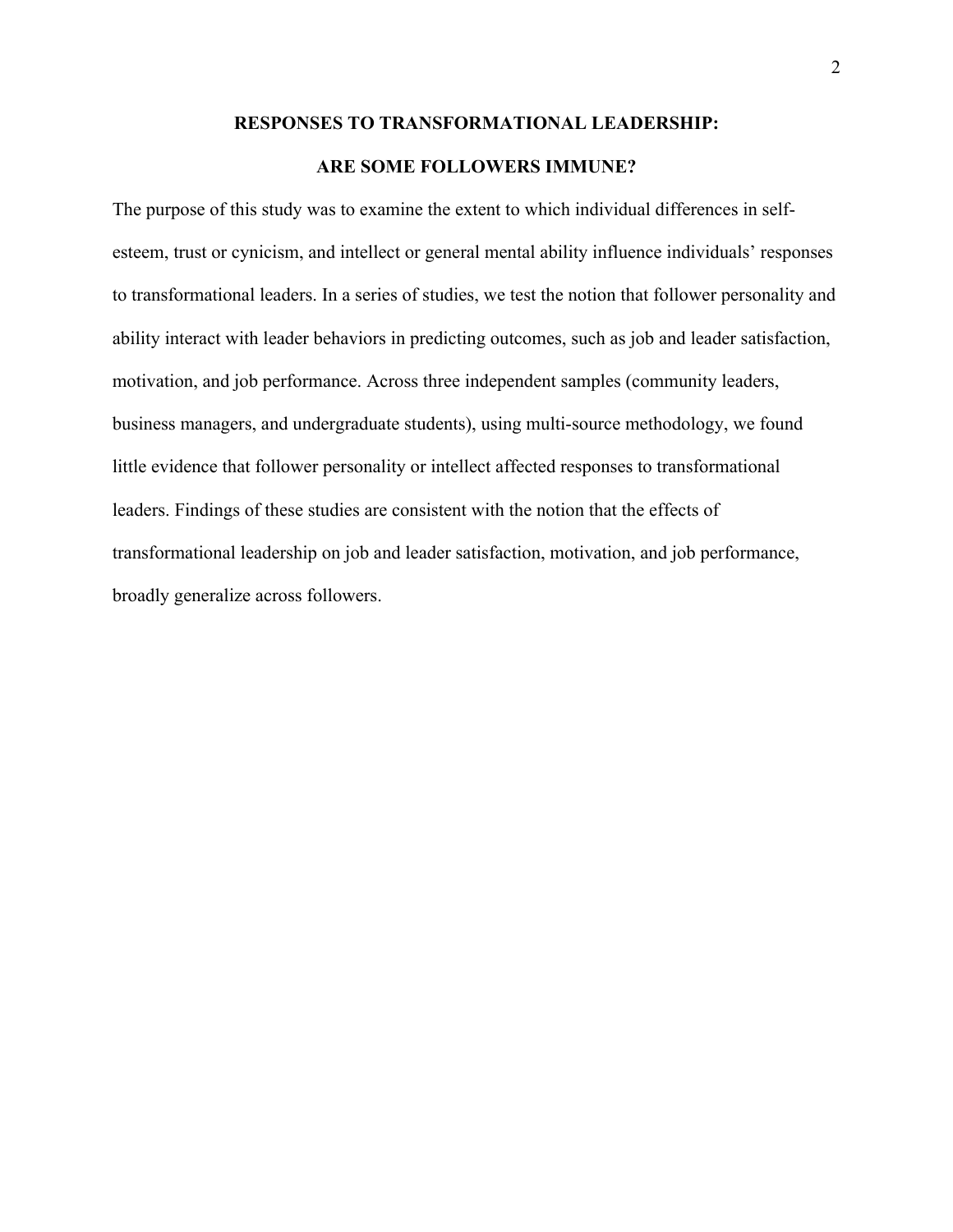Transformational and charismatic leadership have received a great deal of research attention over the past fifteen years. Inspired by Burns' (1978) notion of the transformational leader, Bass (1985) extended and developed transformational leadership theory and placed it in the context of work organizations. In general, transformational leaders are those who have a strong sense of direction (vision), which they communicate in inspiring ways. They are charismatic and elicit emotional responses and trust from followers. In addition to being charismatic, transformational leaders are said to raise follower self-confidence and self-efficacy (Shamir, House, & Arthur, 1993), both by expressing confidence in followers and by providing training, coaching, and development opportunities. Although Bass (1990) considers charisma to be only one dimension of transformational leadership, there is substantial overlap in theory and research on charismatic and transformational leadership (see House & Shamir, 1993) and both literatures inform this inquiry.

Strong evidence has accrued in support of the idea that transformational leadership behaviors are associated with outcomes desired by individuals and organizations. Transformational leadership has been associated with follower satisfaction with the leader, with extra effort, and with ratings of leadership effectiveness (Lowe, Kroeck, & Sivasubramaniam, 1996). Further, transformational leadership has been associated with follower performance at the individual (Judge & Bono, 2000; Yammarino, Dubinsky, Comer, & Jolson, 1997), group (Pillai & Meindl, 1998), and business unit (Hater & Bass, 1988; Howell & Avolio, 1993) levels of analysis. Furthermore, the followers of transformational leaders are more satisfied with their jobs and display greater trust in their leaders (Podsakoff, Mackenzie, & Bommer; 1996), and are more committed to their organizations (Barling, Weber, & Kelloway, 1996).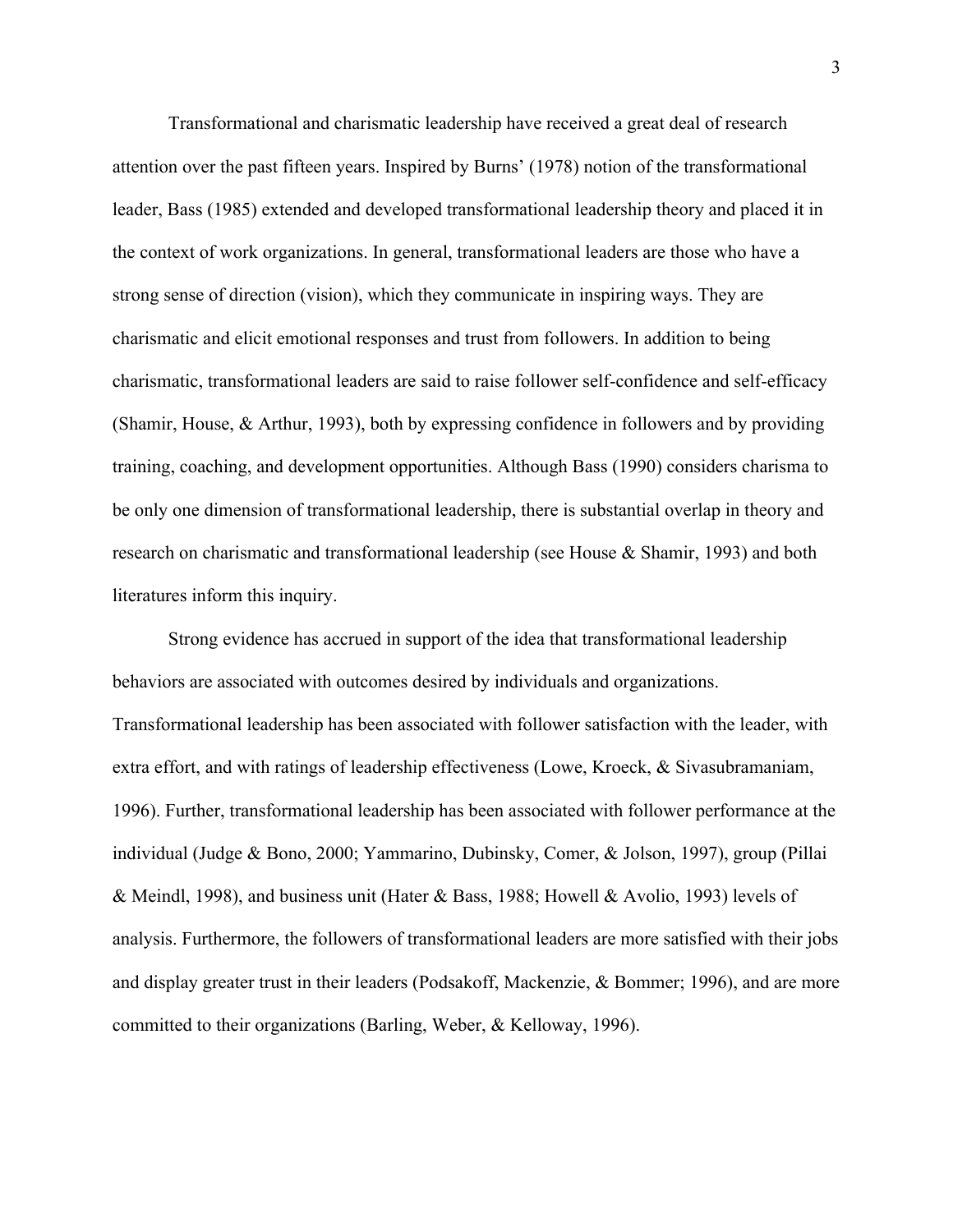Although the focus of transformational leadership theory has been on the behaviors of leaders, most contemporary views of leadership accept the notion that leadership is a dynamic process, influenced by leaders, their followers, and the interaction between the two (Hollander, 1992; Mathieu, 2001). Yet, in the transformational leadership literature, little attention has been paid to follower characteristics or behaviors. This oversight is surprising given the views of prominent researches in the area. Bass (1985) and Conger and Kanungo (1998) have suggested that transformational leadership may be more effective for some followers than for others. In recent reviews of the literature, Conger and colleagues state that dispositional attributes of followers and how those attributes affect receptivity and responses to transformational and charismatic leaders have been "poorly explored" (Conger, 1999, p. 161) and represent a "largely neglected area of research" (Conger & Kanungo, 1998, p. 248). Furthermore, in one of the few well articulated theories regarding the motivational effects of leaders, Shamir et al. (1993) state, "Our theory implies that charismatic leaders will not have similar effects on all followers" (p. 587).

Hence, the purpose of the present studies is to examine the extent to which follower characteristics and leader behaviors interact in predicting job-related outcomes. In a series of two field studies and an experimental lab study, we test the notion that individual differences in personality and general mental ability may influence the extent to which the behaviors of transformational leaders lead to increases in motivation, job and leader satisfaction, and job performance. In the next section of the paper, we discuss the transformational leadership "effect" on followers, follower characteristics that have been proposed as moderators of transformational leadership, and the hypothesized directional nature of these hypothesized effects.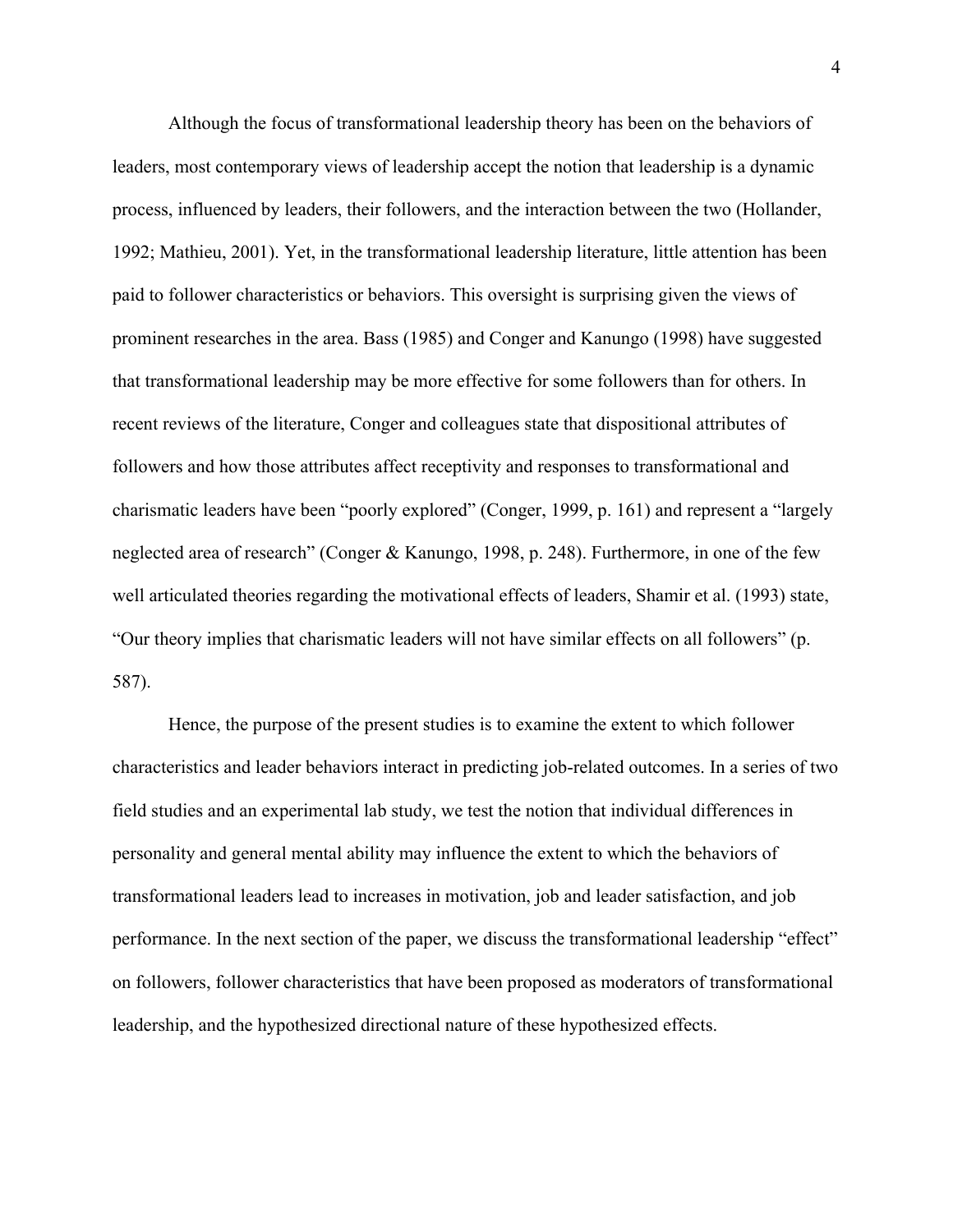## **Transformational Leadership Processes and Role of Follower Characteristics**

Although there is a great deal of empirical evidence documenting the effects of transformational leadership on followers, Bass (1995) notes that only a few studies have been devoted to exploring the psychological processes by which the behaviors of transformational leaders and follower responses are linked. In most early conceptualizations of charismatic and transformational leadership, leaders were defined by their effects on followers in terms of admiration, liking, trust, and respect (Bass, 1985; Conger & Kanungo, 1987; House, 1977). Over time, these theories have placed greater emphasis on leader behaviors, but the emotional and inspirational elements of the influence process have remained at the heart of this genre of leadership theory. In his initial exposition of transformational leadership theory, Bass (1985) notes that this type of leadership "packs an emotional wallop," "has an intense emotional component," and "is an absolute emotional and cognitive identification with the leader" (p. 36).

In addition to emotional engagement, transformational leaders influence followers by building their confidence. Shamir et al. (1993) note that transformational leaders increase effortaccomplishment expectancies by expressing high-expectations and confidence in followers' ability to perform. Furthermore, empirical evidence indicates that trust is a key psychological process by which transformational leaders and followers are linked (Podsakoff, MacKenzie, Moorman, & Fetter, 1990). Thus, transformational leaders influence followers, at least in part, by a) engaging them emotionally (inspiring them), b) increasing their confidence, and c) gaining their trust.

Whereas there is no well-developed theoretical explanation of the role of individual differences in response to behaviors of transformational leaders, there has been some speculation with respect to three "types" of individuals who would be likely to respond to or resist emotional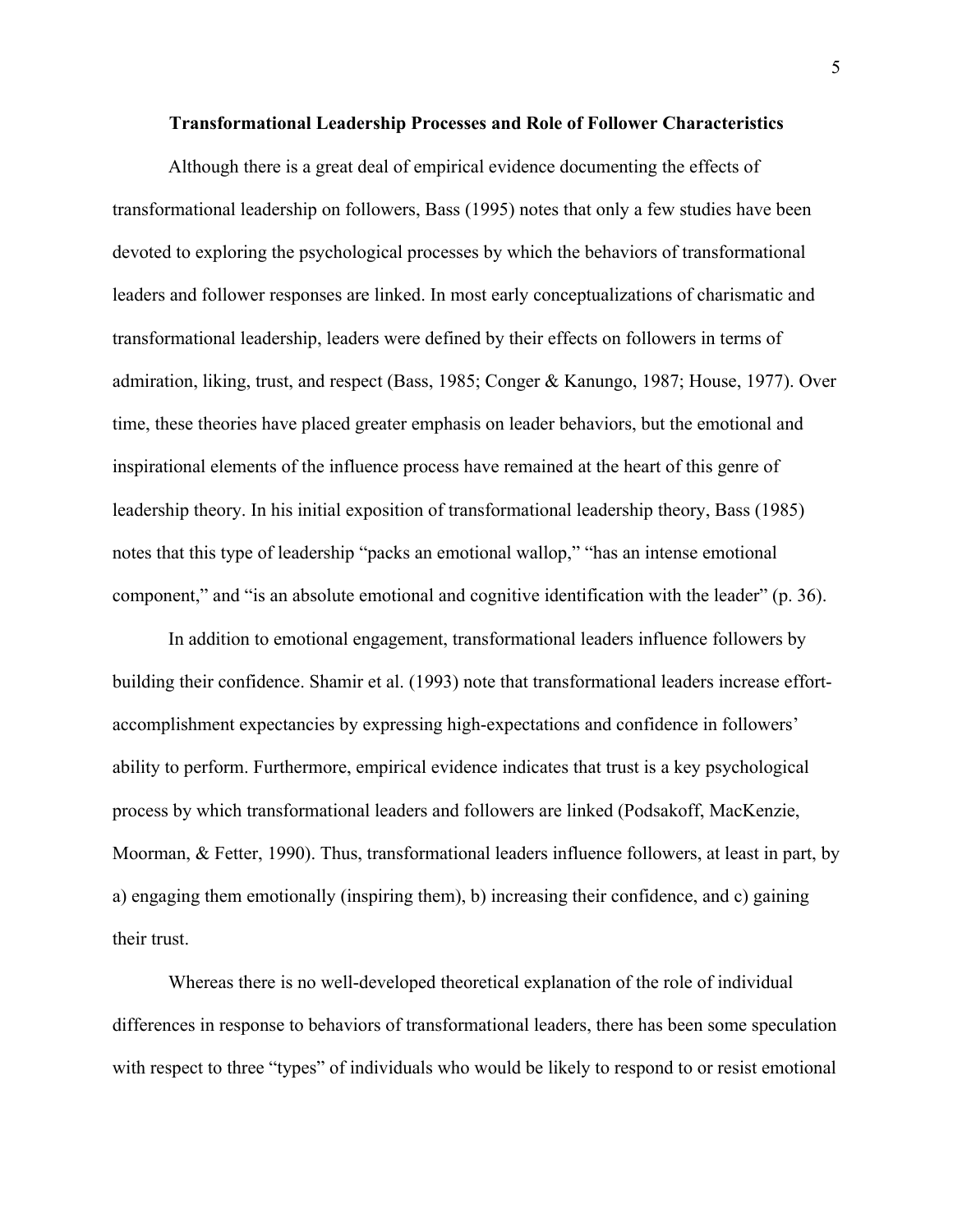appeals and attempts to build confidence and trust. First, Bass (1985) suggested that individuals who are skeptical, cynical, and distrustful might be less likely to respond to emotional inspiration. A review by Conger (1999) also cites cynicism and distrust as individual attributes related to responses to charismatic leaders. Furthermore, Podsakoff et al. (1990) report that the effects of transformational leadership behaviors on follower performance (citizenship behaviors) was indirect, mediated by trust, suggesting that those prone to trusting their leaders will respond more favorably to transformational leadership behaviors. Indeed, in House's (1977) model of charismatic leadership, follower trust in the leader is a necessary condition for charismatic leadership to produce its desired effects on follower performance. Hence,

H1: Individuals differences in the tendency to be cynical and trusting will moderate the relationship between transformational leadership and outcomes. Specifically, individuals who score high on cynicism and low on trust will be less responsive to transformational leaders.

Next, Bass (1985) suggests that individuals who are rational, highly educated, independent, and high in status may be resistant to the influence attempts of transformational leaders. The basic argument here is that intelligent and intellectual individuals—because of their tendencies to think logically and critically—will be less likely to "succumb to the blandishments of the charismatic leader or the leader who emphasizes emotional inspiration" (Bass, 1985, p. 164). In addition to being less influenced by emotional appeals, individual high in ability may also experience smaller (or no) incremental improvements in performance due to transformational leadership because they are already performing at a high level. Considering this argument from another angle, there is more potential for improvement through any motivational intervention—including transformational leadership—for individuals with low general mental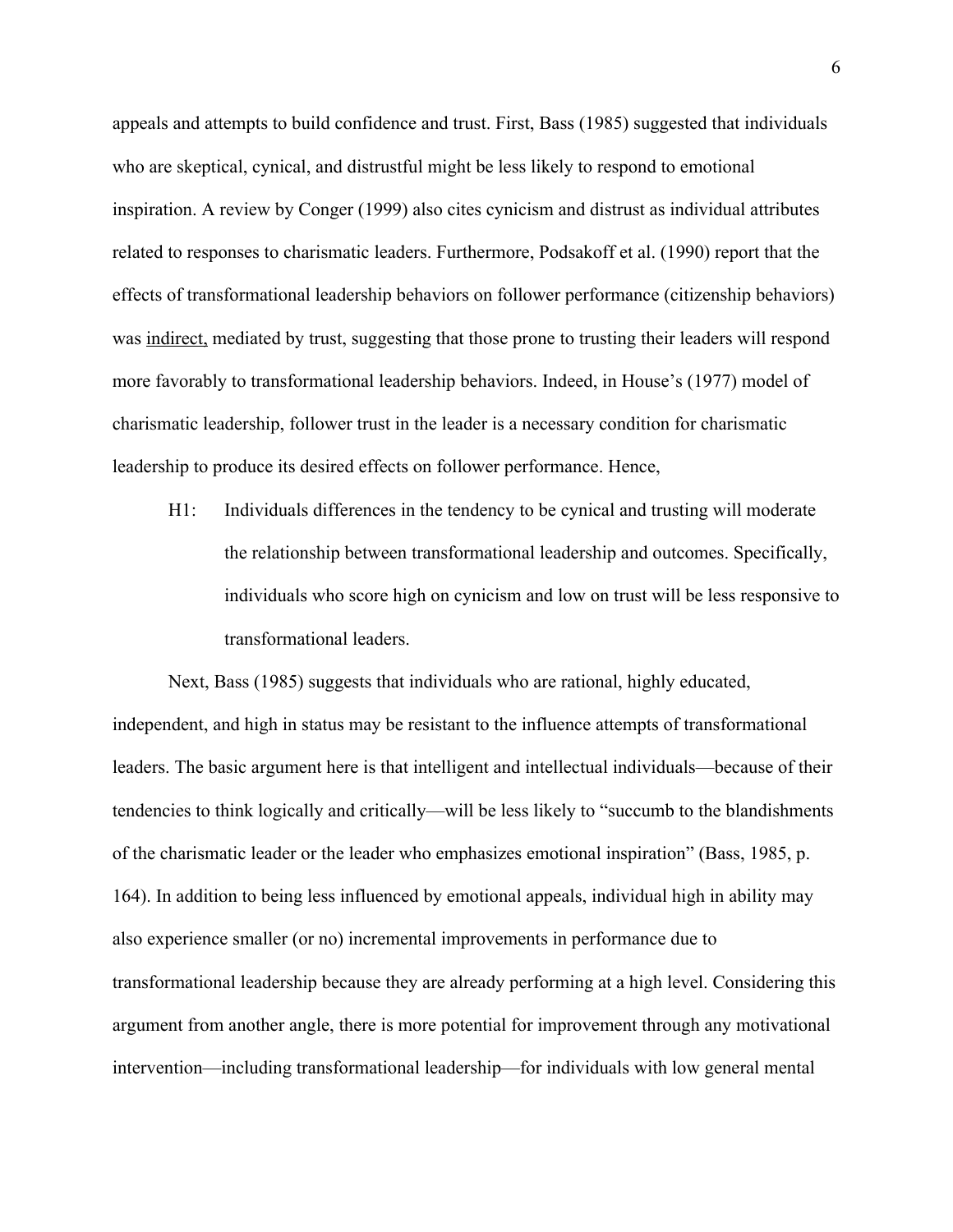ability. In conceptualizing this moderating effect of intellectance, we consider both the personological (intellectual personality—a facet of openness [Costa & McCrae, 1992]) and ability (cognitive or general mental ability) components. Therefore,

H2: The relationship between transformational leadership and job-related outcomes (satisfaction and performance) will be moderated by intellectual/cognitive ability. Specifically, the effects of transformational leaders will be stronger for individuals who are unintellectual or have low cognitive ability and weaker for those who are intellectual or high in cognitive ability.

The individual difference most discussed with respect to transformational leadership is self-esteem. Wiererter (1997) proposed that follower self-concept stability and clarity would predict follower responses to charismatic leaders. In addition, there is some empirical support for the idea that followers of charismatic leaders show greater feelings of helplessness and that individuals low in self-esteem are more likely to be drawn to inspirational leaders (see Conger, 1999 for a review). It should be pointed out that none of the studies reviewed by Conger involved business organizations. Indeed, it is important to note the distinction between traits which might lead to joining a cult led by a charismatic leader (the context for much prior research on this topic) and traits which might lead to working harder in response to a transformational leader in a business organization. Nonetheless, there are additional reasons to believe that follower self-esteem will affect follower responses to transformational leaders. As noted earlier, one of the ways in which such leaders influence followers is by building selfconfidence. Since low self-confidence is an element of self-esteem, it is likely that coaching, development, and expression of confidence will more fruitful for individuals with low selfesteem. Indeed, McNatt's (2000) meta-analysis revealed that leader actions designed to raise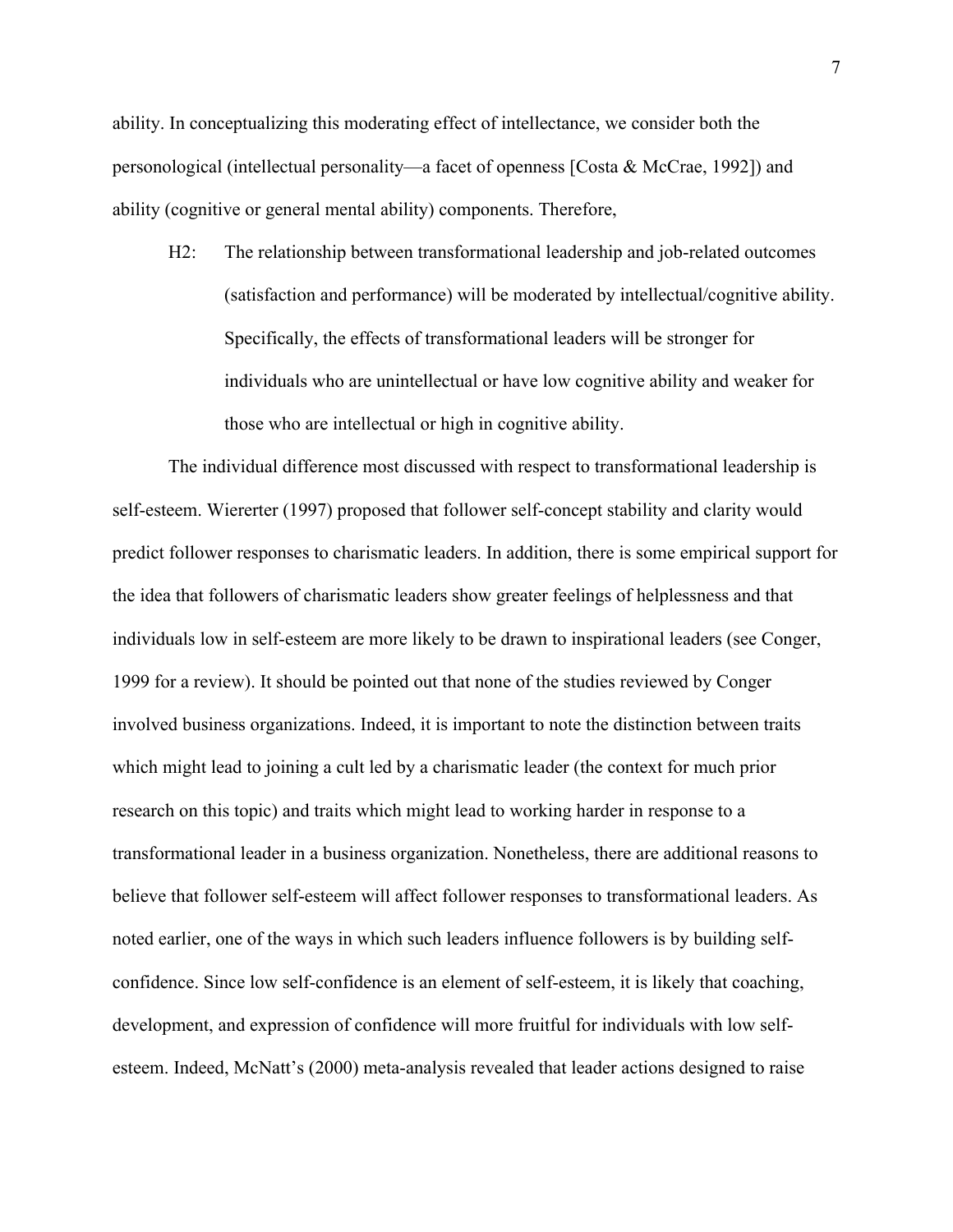follower self-efficacy were most effective for those followers low in self-confidence. Finally, there is considerable research evidence that individuals low in self-esteem are more responsive to external influence. As Brockner's (1988) plasticity hypothesis predicts, individuals with low self-esteem are more likely to change their attitudes and behaviors in response to others. Thus,

H3: The effects of transformational leadership on motivation, satisfaction and performance will be stronger for individuals with low self-esteem than for individuals with high self-esteem.

In the following sections we describe three studies—a field study conducted with a sample of community leaders, a second field study conducted with a sample of business leaders, and an experimental study conducted in the laboratory with undergraduate students. Across the studies, we examine the extent to which individual differences between followers—in cynicism/trust, self-esteem, and intellectual/cognitive ability—influence their responses to transformational leaders.

### **STUDY 1**

### **METHOD**

### **Participants and Procedures**

Participants in this study were enrolled in community leadership programs. Individuals enrolled in such programs are employees of local business, non-profit, and governmental organizations, who are nominated by their organizations. The current sample was drawn from the 1999/2000 classes of seven programs in Indiana, Florida, North Carolina, Iowa, and Nebraska. Prior to any formal program activities, survey packets were distributed to all 334 class participants who had at least two direct reports. Packets included a survey for the participant (leader), the leader's supervisor, and three of the leader's direct reports. Leader surveys included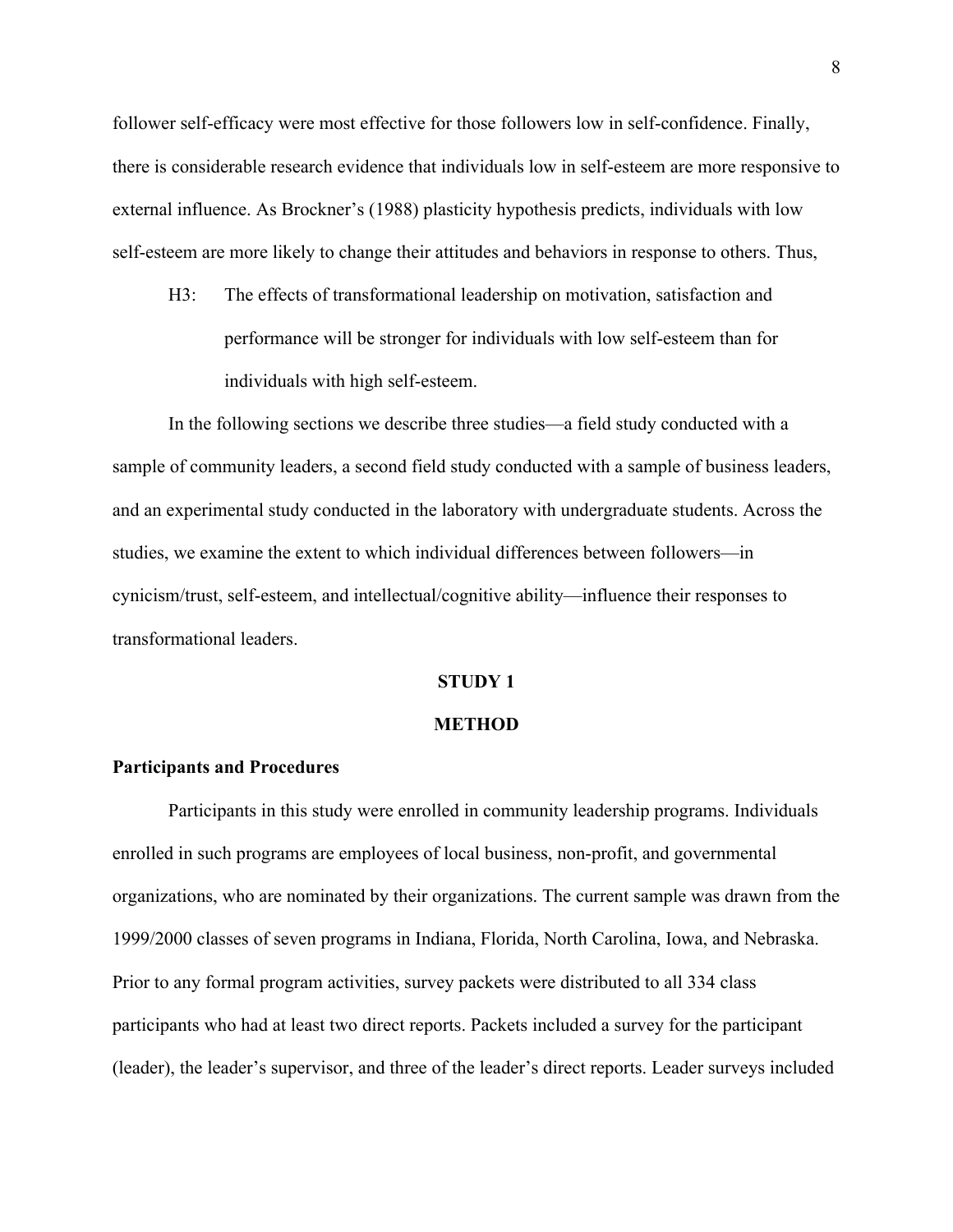a self-report of transformational leadership behaviors. In addition, leaders completed a performance evaluation for each of their direct reports. Leaders' supervisors also reported on transformational leadership behaviors. Direct report (follower) surveys included measures of leadership behaviors, job satisfaction, and organizational commitment, along with the personality items. Leaders were asked to distribute the surveys to their colleagues, choosing the three direct reports with whom they worked most closely. Although participant names were on the surveys to allow matching, responses were confidential and were returned directly to the authors.

Responses were received from 212 leaders, representing a 63% response rate. Participant leaders were predominantly female (69%), with an average age of 43 years. Ninety percent had a bachelor's degree or higher and, on average, they had been working in their current job for nine years, their current organization for nine years, and had seven direct reports.

#### **Measures**

*Leadership.* Transformational leadership was measured with the Multifactor Leadership Questionnaire (MLQ - Form 5X), the most commonly used measure of transformational leadership.<sup>1</sup> Although the measure has been found to be a valid and reliable measure of transformational leadership. (Kirnan & Snyder, 1995), there is some controversy over its dimensionality. With respect to transformational leadership (vs. transactional), most factor analytic work, including a recent large-scale study (Avolio, Bass, & Jung, 1999; Carless, 1998) demonstrate equally good fit for a multi-dimensional model (idealized influence, inspirational motivation, intellectual stimulation and individual consideration), and a single factor, transformational leadership model. Since the single factor model is most parsimonious and the dimensions tend to be highly correlated and lack discriminant validity (Bycio, Hackett, & Allen, 1995; Lowe et al., 1996), we measured each of the four dimensions with four items on a scale of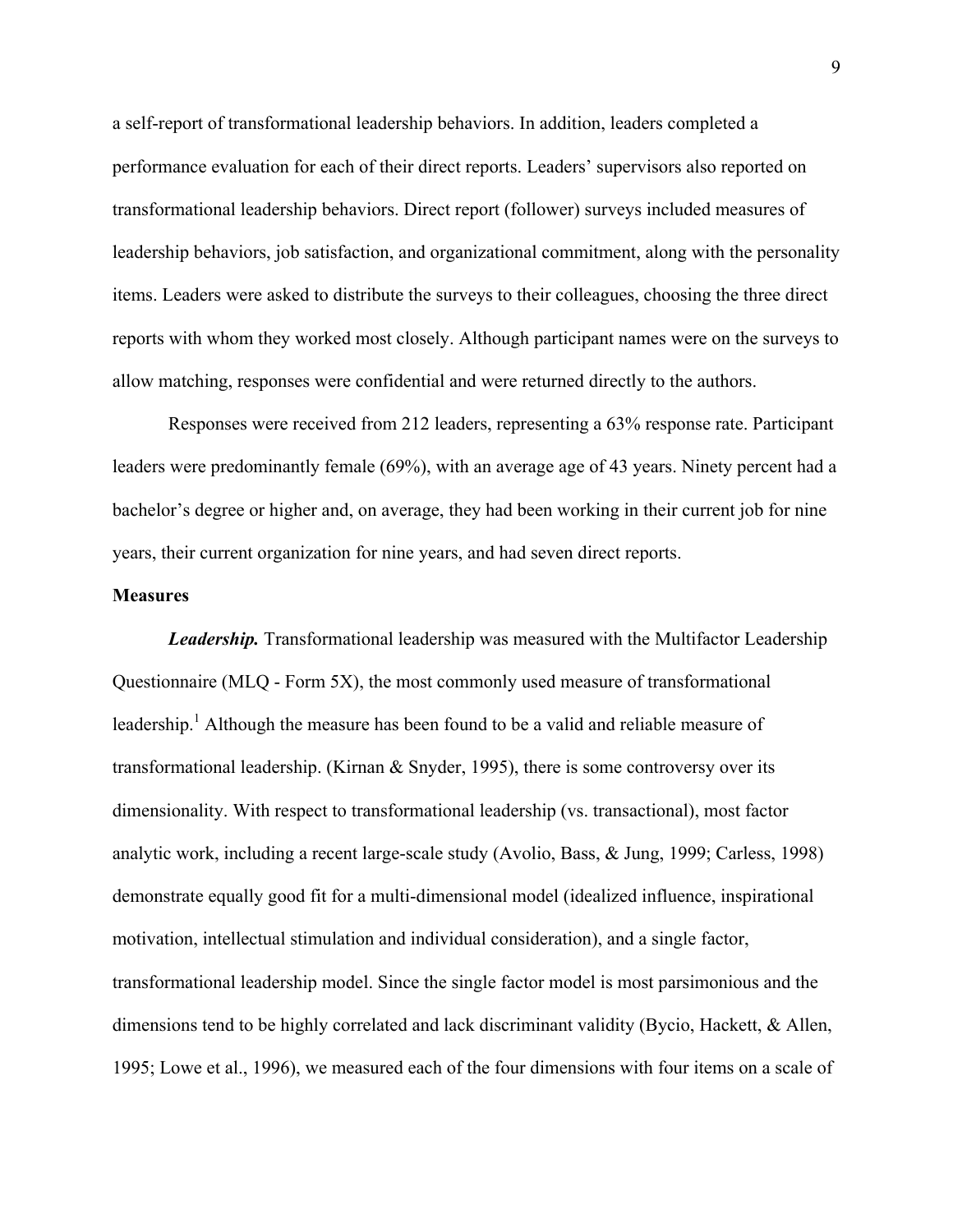1=Not at all to 5=Frequently, if not always and then averaged the items to form an overall transformational leadership score. The MLQ was completed by the leader, his or her supervisor, and up to three direct reports.

*Cynicism.* Dispositional cynicism was measured with a six-item scale (Kanter & Mirvis, 1989). Sample items include "People claim to have ethical standards, but few stick to them when money is at stake," "Most people are just out for themselves," and "Most people are not really honest by nature." Participants responded to a five point scale anchored by 1=Strongly disagree to 5=Strongly agree. The six items were averaged to form a single cynicism score for each participant.

*Trust.* Dispositional trust was measured with the trust scale from the International Personality Item Pool (IPIP; Goldberg, 1999), a public-domain personality inventory containing items developed conjointly among scientists worldwide. Trust was assessed with ten items on a 1=Strongly disagree to 5=Strongly agree scale. Items included "I believe that others have good intentions," (reverse scored) "I suspect hidden motives in others," and "I am wary of others." Responses on this scale were on the same five-point scale used for cynicism. Items were averaged to form an overall trust score.

*Intellect.* Because we were interested in the potential personological effects of intellect as much as the ability effects, in this study, we assessed intellect with a personality measure. Specifically, we used the 10-item IPIP measure of intellect (Goldberg, 1999). Items included "I like to solve complex problems," "I have a rich vocabulary," "I have difficulty understanding abstract ideas," and "I avoid difficult reading material." Responses were on the same five-point scale used for the other personality measures and were averaged to form a single Intellect score.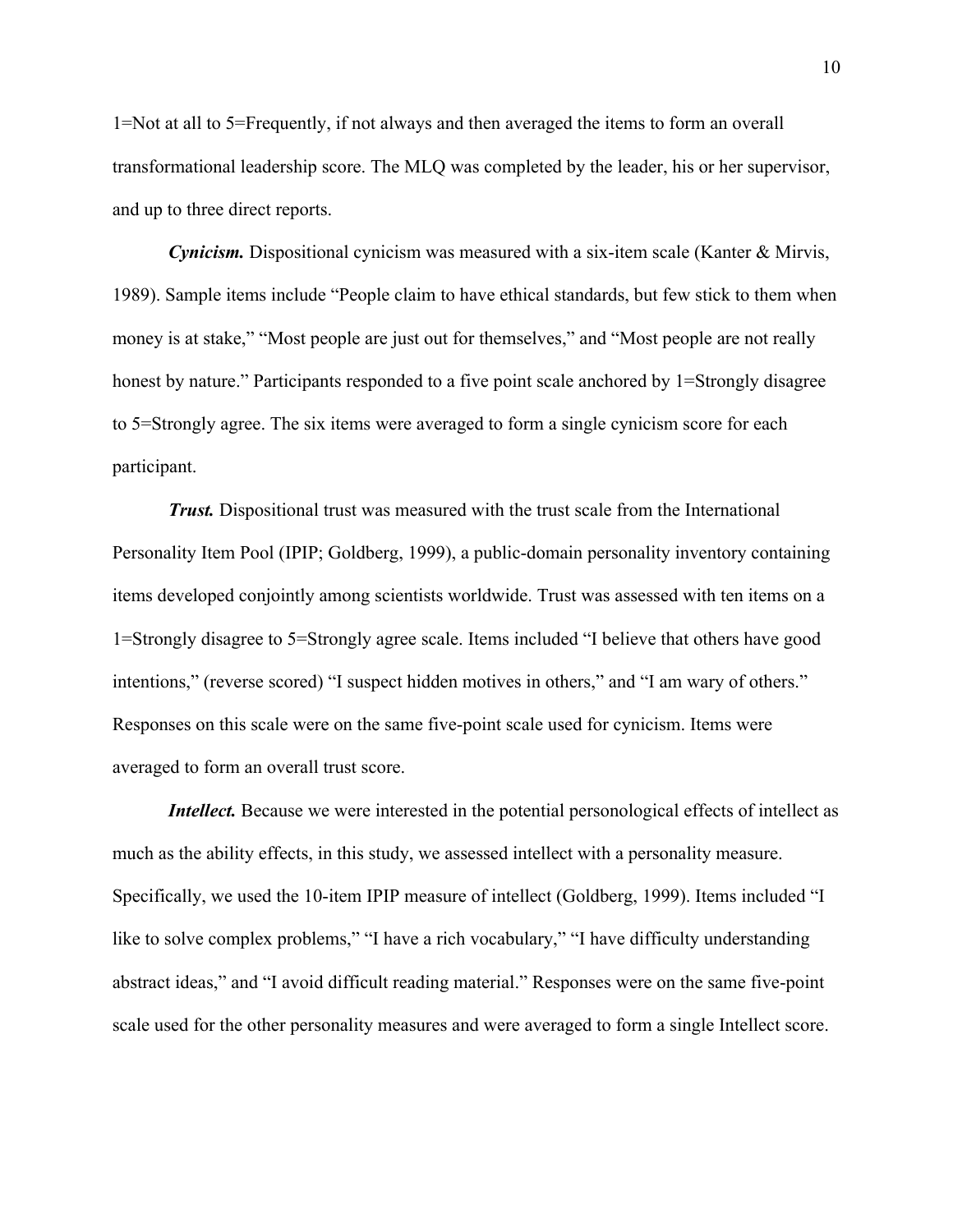*Subordinate satisfaction with supervision*. Subordinate satisfaction with the leader was measured with three items from the Job Diagnostic Survey (Hackman & Oldham, 1980). The three items were, "I am satisfied with the overall quality of supervision I receive in my work," "I am satisfied with the amount of support and guidance I receive from my supervisor," and "I am satisfied with the degree of respect and fair treatment I receive from my boss." Responses to these three items were evaluated on a 1=Strongly disagree to 5=Strongly agree scale. They were averaged to form a satisfaction with supervision score.

*Subordinate overall job satisfaction.* Subordinate overall job satisfaction was measured with five items taken from the Brayfield-Rothe measure of overall job satisfaction (Brayfield  $\&$ Rothe, 1951). These five items were, "I feel fairly satisfied with my present job," "Most days I am enthusiastic about my work," "Each day at work seems like it will never end (reverse scored)," "I find real enjoyment in my work," and "I consider my job to be rather unpleasant" (reverse scored). Responses were evaluated on a 1=Strongly disagree to 5=Strongly agree scale, and averaged to form a scale.

*Subordinate work motivation.* Subordinate work motivation was measured with three items from the MLQ that assess subordinate willingness to exert extra motivation as a result of the leader's influence. An example item is: "My leader increases my willingness to try harder." These items were evaluated on a 1=Not at all to 5=Frequently, if not always scale. These items were averaged to form a scale.

*Subordinate organizational commitment.* Subordinate organizational commitment was measured with the affective commitment scale (Allen & Meyer, 1990). The affective scale was used as it provides a specific measure of the employees' *desire* to remain with the organization rather than a *need* to do so (continuance commitment). Sample items include, "I would be very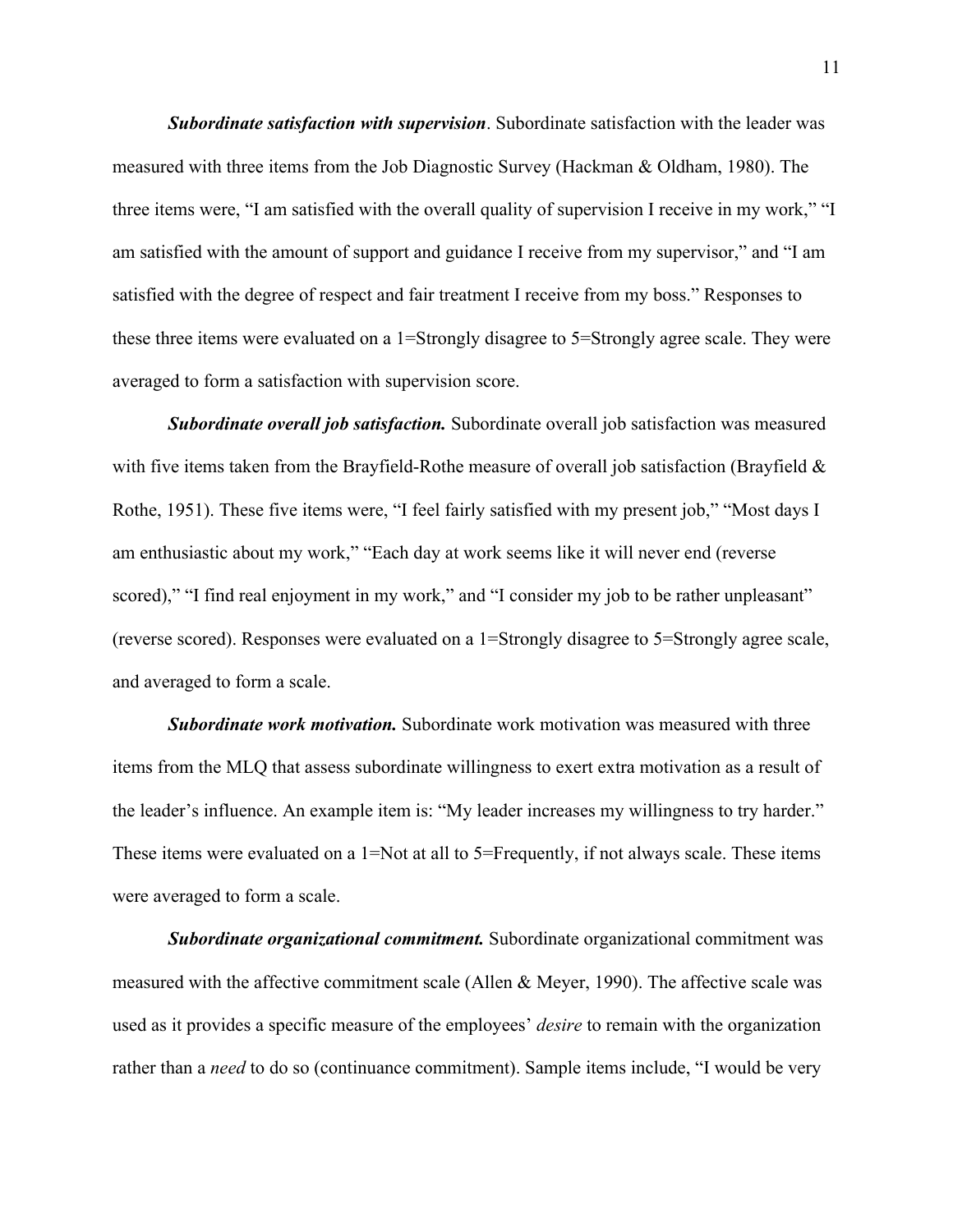happy to spend the rest of my career with this organization," "I enjoy discussing my organization with people outside it," and "I do not feel a strong sense of belonging to my organization" (reverse scored). As with the satisfaction items, responses were evaluated on a 1=Strongly disagree to 5=Strongly agree scale, and were averaged across items.

*Subordinate job performance.* Overall, task, and contextual performance were measured using items adapted from Borman and Motowidlo (1993). Leaders responded to this question stem, "In comparison to others, how effective is this person . . ." Sample items include, "On the technical areas of his/her job (e.g., sales, engineering or accounting proficiency)"—task performance (3 items); "On his/her contribution to work unit effectiveness"—overall performance (3 items); and "In looking for challenging assignments" and "In supporting and encouraging a coworker with a problem"—contextual performance (10 items). Supervisors responded on a seven point scale, 1= Very poor and 7=Very strong. Items were averaged within criterion to form three performance scores—overall, task, and contextual.

#### **RESULTS**

Consistent with past research on the MLQ (see Lowe et al., 1996), the correlations among the transformational leadership dimensions were quite high—the average correlation among the four dimensions, across the three rating sources, was .69. If this correlation were corrected for unreliability, the average correlation would be above .80. Thus, because of the high intercorrelations among the dimensions, and because the distinctiveness among the dimensions has been debated in the literature (Bycio et al., 1995), we conducted a principle components analysis of the four dimensions for leaders and their followers and supervisors. For all ratings sources, a single factor (with an Eigenvalue greater than 1.0) was extracted. Across all sources and dimensions, the average factor loading was .76 and, on average, the single factor explained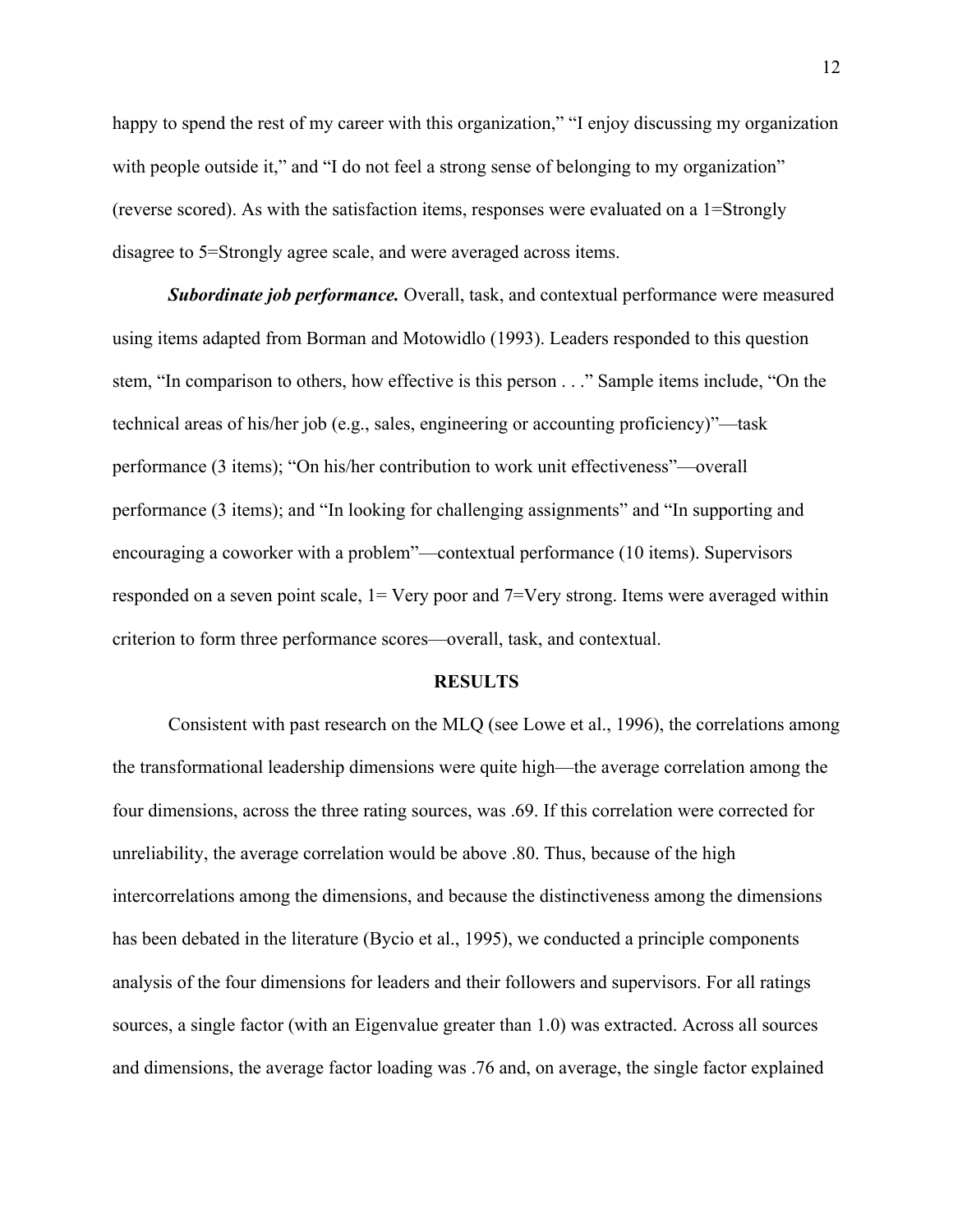76% of the variance in the measures. Consistent with past research, it appears that a single factor of transformational leadership captured the variance in the four dimensions. Thus, in subsequent analyses we treated transformational leadership as a single dimension.

Also consistent with prior practice (Judge  $\&$  Bono, 2000), we then combined the multiple ratings (self, supervisor, and followers) to form a single measure of transformational leadership for each leader. Therefore, the measure of transformational leadership is an equally weighted composite across the three rating sources (self, supervisor, and followers). Since the number of followers supplying leadership ratings varied (from one to three), we used the average rating across the number of followers providing a rating. For some individuals, leadership ratings were missing from a single source (e.g., supervisor). As long as ratings were available from two or more sources, an average rating was created across those sources for which ratings were available. As is shown in Table 1, when the transformational leadership ratings were aggregated across the four MLQ dimensions, and combined across rating sources, the reliability of the ratings was acceptable ( $\alpha$ =.82).

Correlations among the variables, along with descriptive statistics, are reported in Table 1. As expected, transformational leadership exhibited moderately sized and significant correlations with follower attitudes toward the job and the leader and with follower performance. To assess the extent to which follower characteristics moderate the transformational leadershipoutcome relationship, we performed a series of two-step regressions. First, we regressed transformational leadership and each trait on each of the outcomes (e.g., job satisfaction and job performance). In the second step, we added the interaction term. In the first analysis, we used data only from the first follower (Follower #1) for each leader. Results provided in Table 2 (affective responses) and Table 3 (behavioral responses) reveal effects of personality and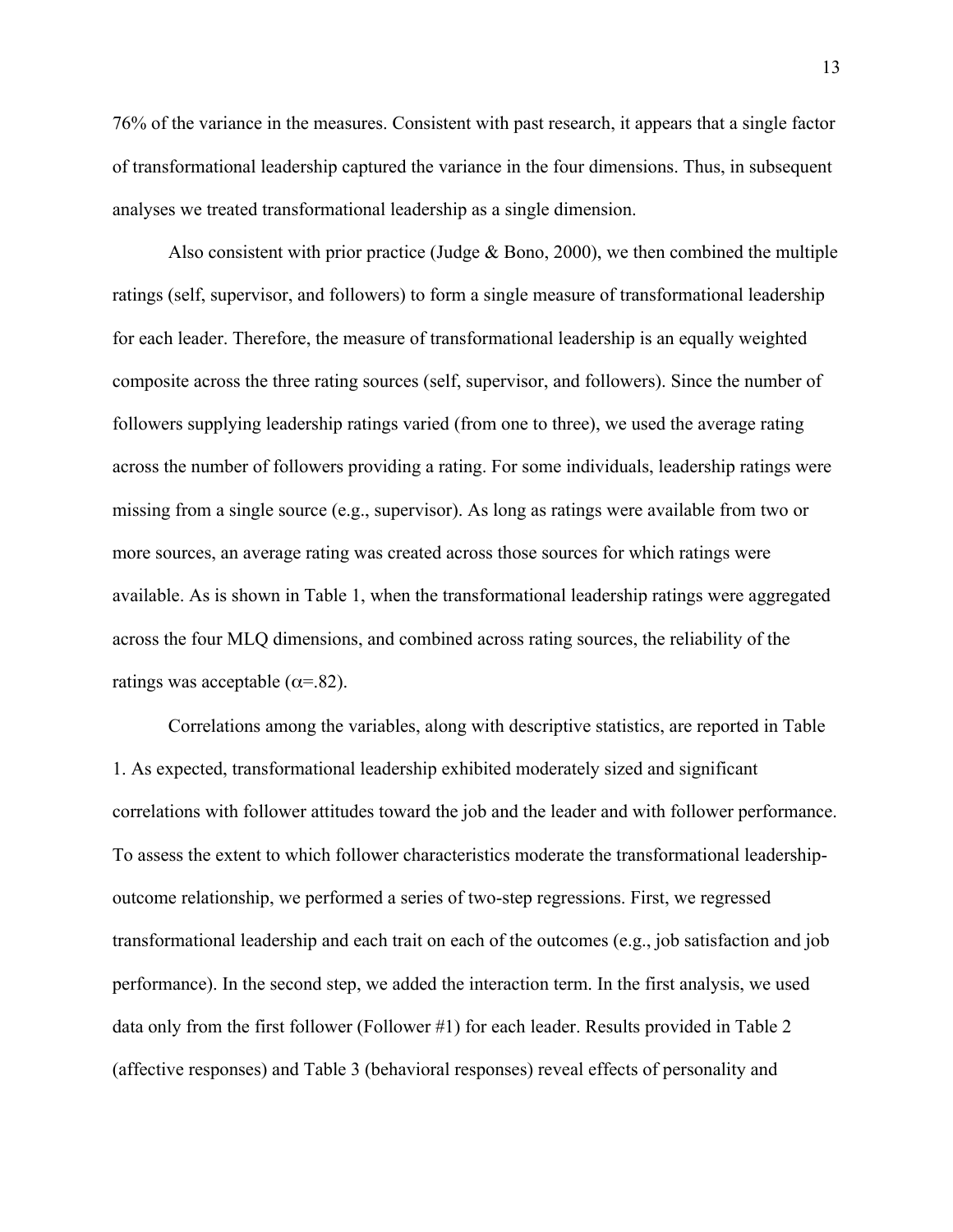leadership on the outcomes of interest. One significant interaction was found; cynicism moderated the relationship between transformational leadership and overall job satisfaction in the direction expected. However, no significant moderating effects were found for Intellect or Trust; nor was a moderating effect found for Cynicism with respect to the other outcomes. Thus, out of 21 regressions, only one significant relationship was found, indicating a level of significant effects (5%) that would be predicted by chance alone. In conducting these same analyses for Follower  $\#2$  (N=150), the interaction between Cynicism and transformational leadership in predicting job satisfaction was not replicated. However, several significant interactions were found for both Intellect and Trust with respect to the motivational and attitudinal outcomes. These results are presented in Table 4.

In an attempt to provide an even stronger test of our hypotheses, we conducted an additional analysis with all the data from Followers  $\#1$ ,  $\#2$  and  $\#3$  (N=416) combined. In combining the data from all followers, we reduce sampling error, using all the data to get the single best estimate of the true interaction between personality and leadership, and increase our power to detect small moderating effects. However, with this analysis we violate assumptions of independence in our data, with respect to reports of transformational leadership behaviors. Since we aggregated all the leadership reports into a single measure of transformational leadership, the leadership score for Follower #1 for any given leader is the same as the leadership report for Follower #2. This results in a reduced variance in leadership scores and downwardly biased standard errors in our regression analysis, leading to a greater likelihood of finding significant results. Since we are now attempting to replicate null findings with respect to the leadershippersonality interaction, the biased standard errors result in a more conservative test of the idea that no moderation is present. In other words, if we do not find significant results in the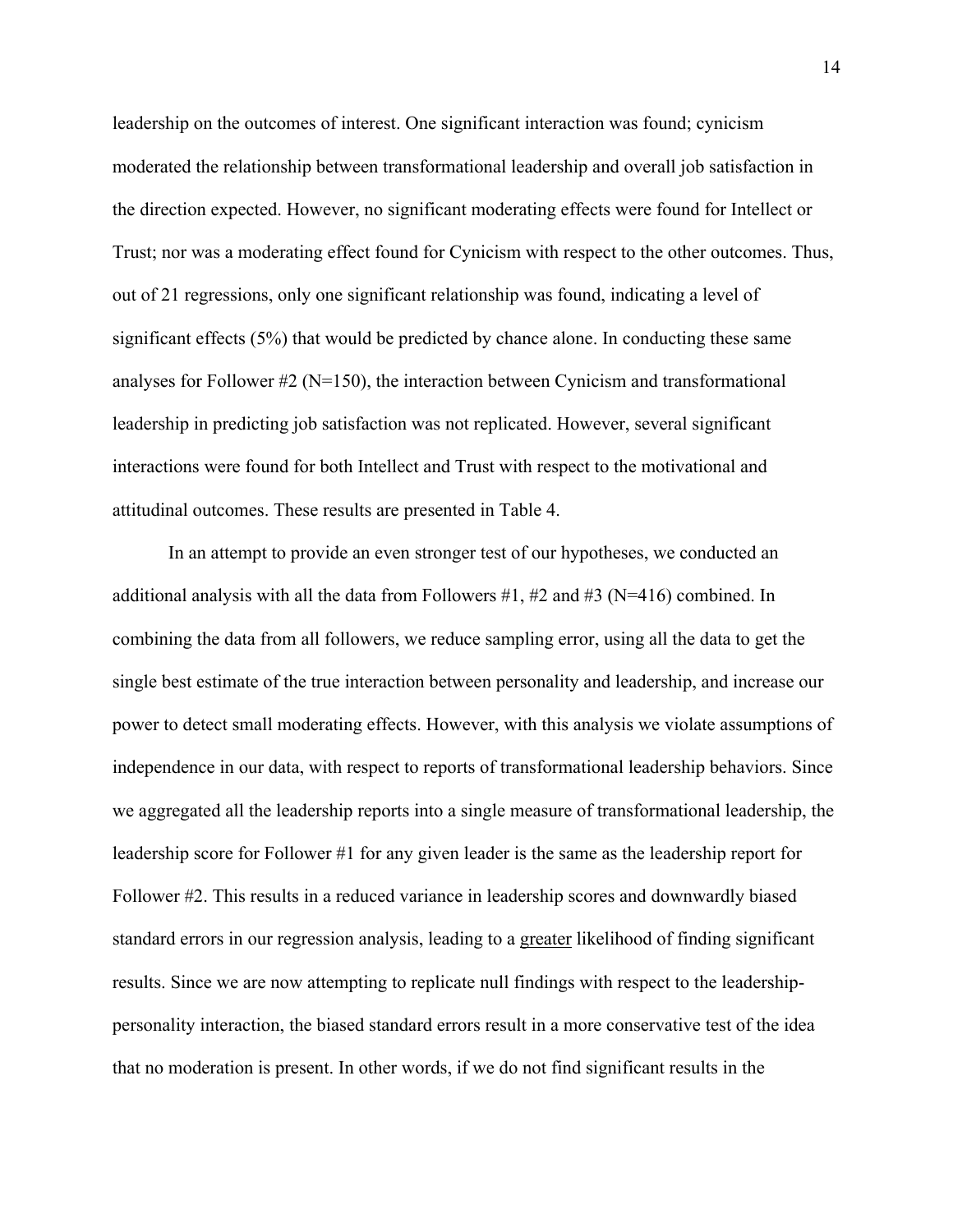combined analysis, we can be more certain that non-significant findings mean that moderating effects to not exist, as the data are biased in favor of finding significant results (due to reduced variance in leadership scores). Results in Table 4 indicate that in the combined sample, there was one moderating effect present. The effects of transformational leaders interacted with Intellect in predicting motivation. This was an effect also found in the Follower #2 sample.

In general, the results of this study do not provide support for the idea that individuals are differentially responsive or resistant to transformational leaders, as no consistent moderating effects were found for Cynicism, Trust, or Intellect. However, in this study we did not measure self-esteem. Thus, we test our hypothesis with respect to self-esteem in a second field study.

#### **STUDY 2**

#### **METHOD**

### **Participants**

Participants were individuals holding supervisory, managerial, or leadership positions within a participating organization and their direct reports. For the purpose of this study, a leader was defined by formal position (at least two direct reports) and a participating organization was one who endorsed leader participation in this study in exchange for a leadership development workshop. Organizations were recruited through the National Management Association, and local Chambers of Commerce. In total, managers from nine organizations participated in the study. Organizations represented a broad variety of industries from aerospace to advertising to financial services.

Participating organizations were required to identify an intact group of managers for participation. In some organizations, this included all managers in the organization. In other organizations, participating managers were all managers at a particular geographic location, or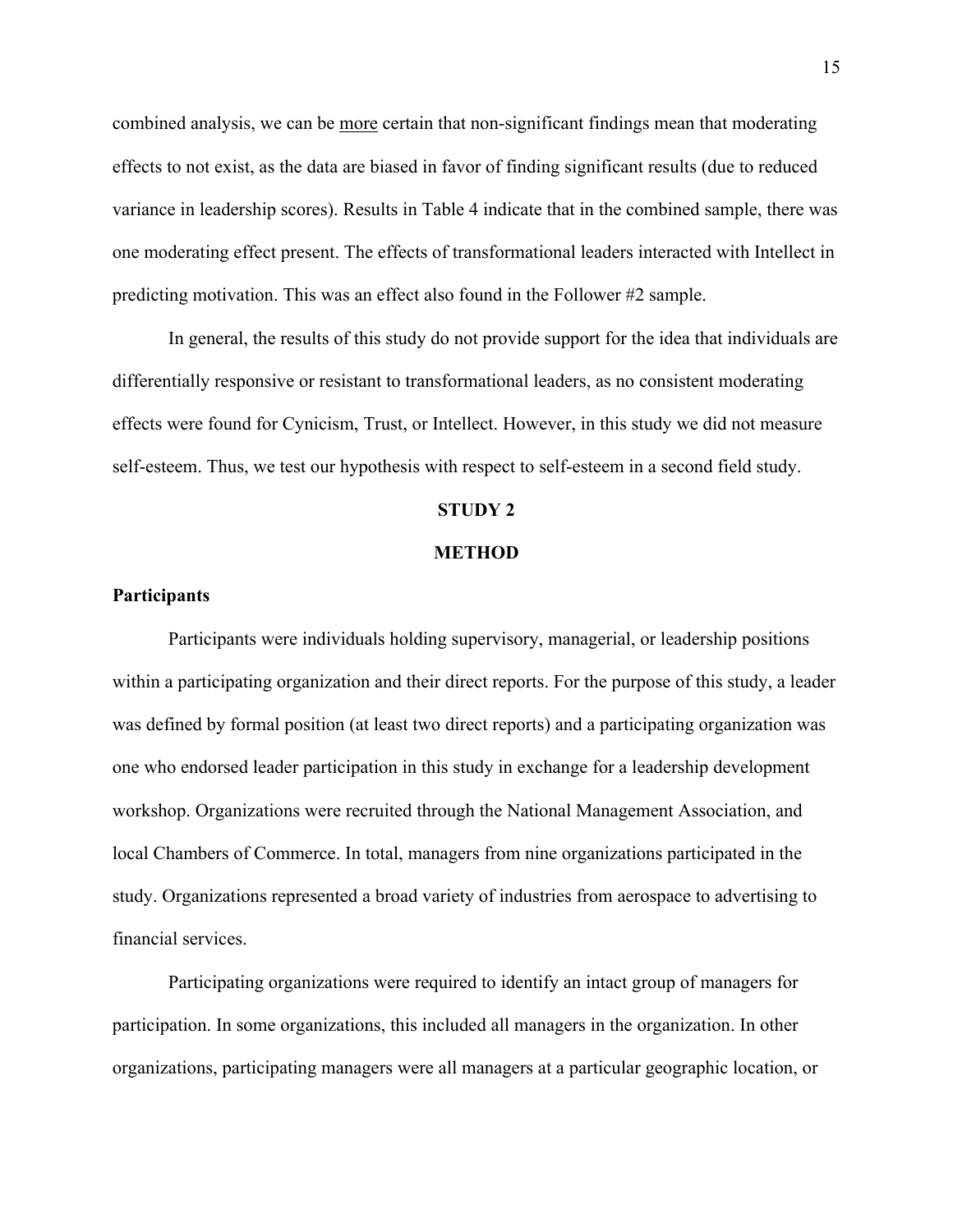all managers in a particular work unit (e.g., all managers in the customer service division). Participating managers had titles that ranged from supervisor and team leader to director and senior vice president. They had a mean of 14 direct reports and, on average, had been in their current jobs for 5.5 years. Sixty three percent of the managers were male and their average age was 43 years old. Of the 324 leaders invited to participate, 247 (76%) completed a series of surveys, along with 861 of their followers. However, complete data—leadership reports, personality, attitudes, and job performance obtained at two points in time—was obtained for 661 individuals (170 leaders).

### **Procedures**

Data for this study were collected over the Internet in two waves. At Time 1, leaders identified the employees who reported to them from a company list. Six employees (direct reports) were randomly selected for participation in the study. An email was sent to the randomly selected direct reports, who were asked to complete a survey of leadership behaviors for the target leader. If a manager had fewer than six employees, all employees were included. At Time 2 (approximately 60 days later), leaders completed job performance reports for each of the direct reports who had been selected for participation. Also at Time 2, direct reports completed job attitude surveys. Individual survey responses were confidential, although participants were notified that an executive summary would be provided to the organization.

#### **Measures**

*Leadership*. Consistent with procedures in Study 1, transformational leadership behaviors were measured with the Multifactor Leadership Questionnaire (MLQ - Form 5X).

*Self-esteem*. Self-esteem was measured using Rosenberg's (1965) 10-item self-esteem scale, which includes items such as, "I feel that I am a person of worth, at least on an equal basis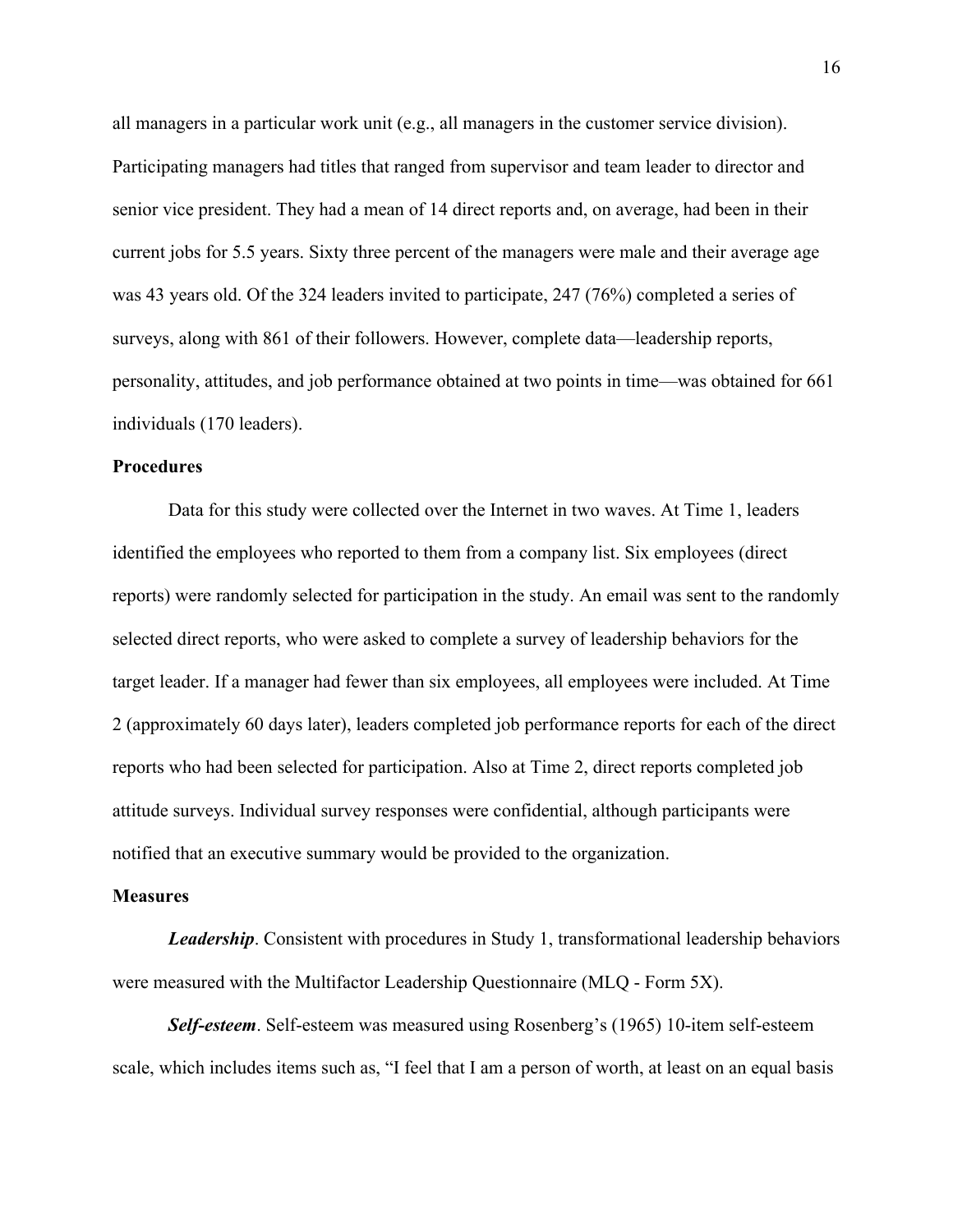with others," and "At times I think I am no good at all" (reverse scored). Responses to the 10 items were on a five point scale, anchored by 1=Strongly disagree to 5=Strongly agree. They were averaged to form a single self-esteem score.

*Satisfaction and commitment*. Subordinate satisfaction with the leader was measured with three items from the Job Diagnostic Survey (Hackman & Oldham, 1980), subordinate job satisfaction was measured with the Brayfield-Rothe measure of overall job satisfaction (Brayfield & Rothe, 1951), and subordinate organizational commitment was measured with the affective commitment scale (Allen and Meyer, 1990), as in Study 1.

*Subordinate job performance*. Transformational leadership is focused on the attainment of "performance beyond expectations" (Bass, 1985). Thus, in this study, we attempted to measure job performance in a way that specifically focused on initiative aspects of job performance (personal initiative, innovation, self-direction) as well as overall job performance. Overall job performance was measured with three items, two of which are taken from the Role Based Performance Scale (RBPS; Welbourne, Johnson, & Erez, 1998). The third item is a measure of overall task performance and asks supervisors to rate their subordinates "on his/her overall performance in the tasks associated with his/her job." The response scale for these items is a five-point scale anchored by "Needs improvement" (1) and "Excellent" (5). The initiative aspect of job performance was assessed with three subscales measuring self-direction (with items adapted from a scale developed by Stewart, Carson, & Cardy [1996]), personal initiative (with a four-item scale based on a prior, qualitative measure of the construct [see Freese, Kring, Soose, & Zempel, 1996]). Responses to these items were on a 1=never to 5=frequently scale. Responses from all three dimensions were averaged to form a single initiative performance score for each direct report.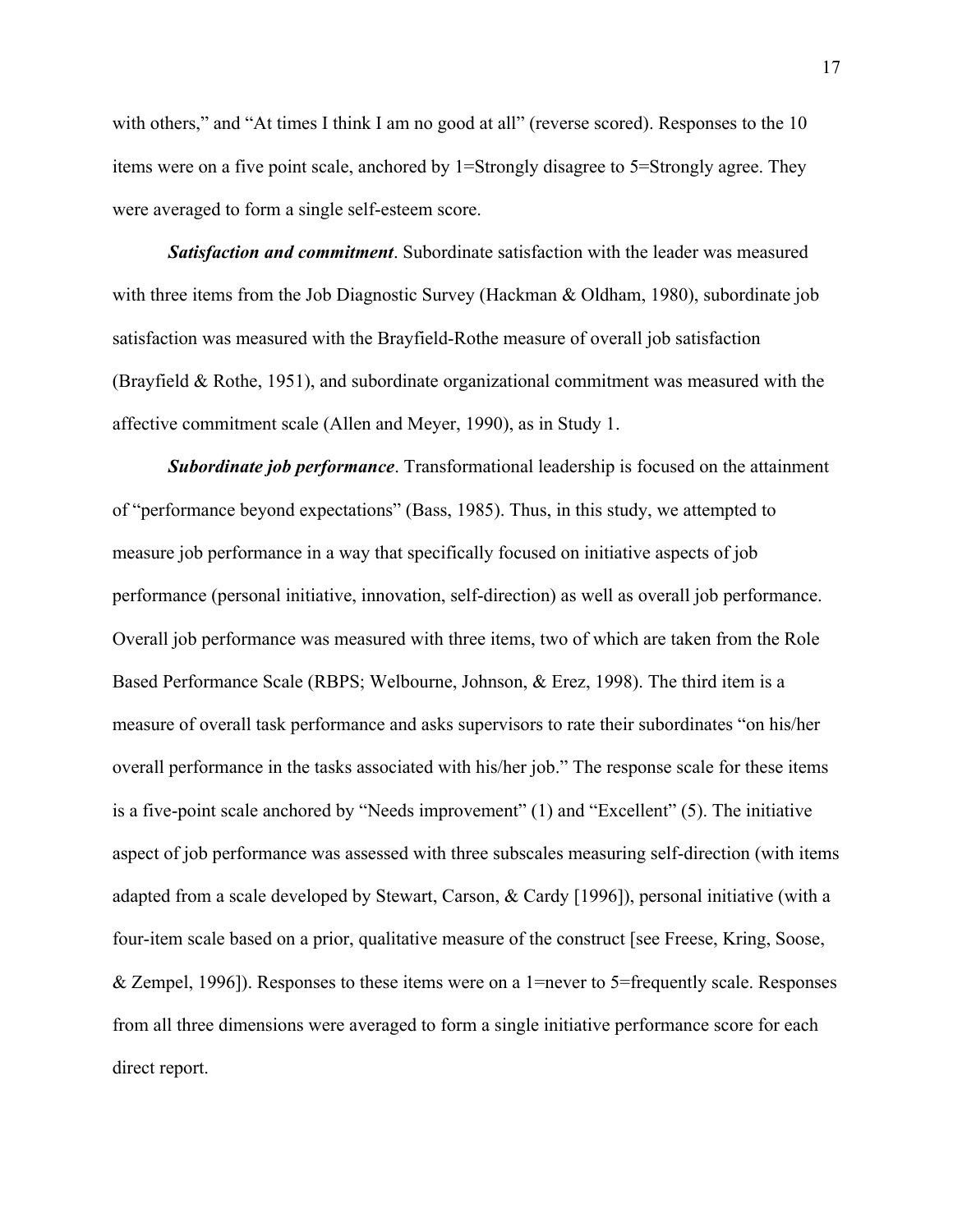#### **RESULTS**

Consistent with Study 1 and prior research, the multiple MLQ reports for each leader were combined to form a single transformational leadership score. In this study, we obtained leadership reports only from followers. Thus, the measure of transformational leadership is an equally weighted composite across an average of four followers per leader. To control for possible differences in norms surrounding supervisory ratings of performance between companies (e.g., in one organization, managers routinely used only the top two items on a five point rating scale), follower performance ratings were standardized within organization. Correlations among the variables, along with descriptive statistics, are reported in Table 5. As expected, transformational leadership exhibited significant correlations with follower attitudes toward the job and the initiative dimension of performance. However, these relationships were somewhat smaller than in Study 1 and the relationship between transformational leadership and task performance was positive but not significant.

To assess the extent to which self-esteem moderates the transformational leadershipoutcome relationship, we performed the same series of two-step regressions as in Study 1. Once again we analyzed Follower #1 ( $N=170$ ) Follower #2 ( $N=160$ ) and also, due to adequate sample size, Follower  $\#3$  (N=128). Across all three data sets (15 regressions), we found only one significant interaction. In the Follower #2 data, self-esteem and transformational leadership interacted in predicting organizational commitment ( $\beta$ =-.14,  $\Delta R^2$ =.02, p<.05). Given only one—non-replicated—significant interaction, we followed the logic described in Study 1. That is, we used the entire data set (N=661) in order to gain the best estimate of the moderating effects of self-esteem. Results in Table 7 demonstrate that no significant moderating effects are found for self-esteem with any of the outcome variables.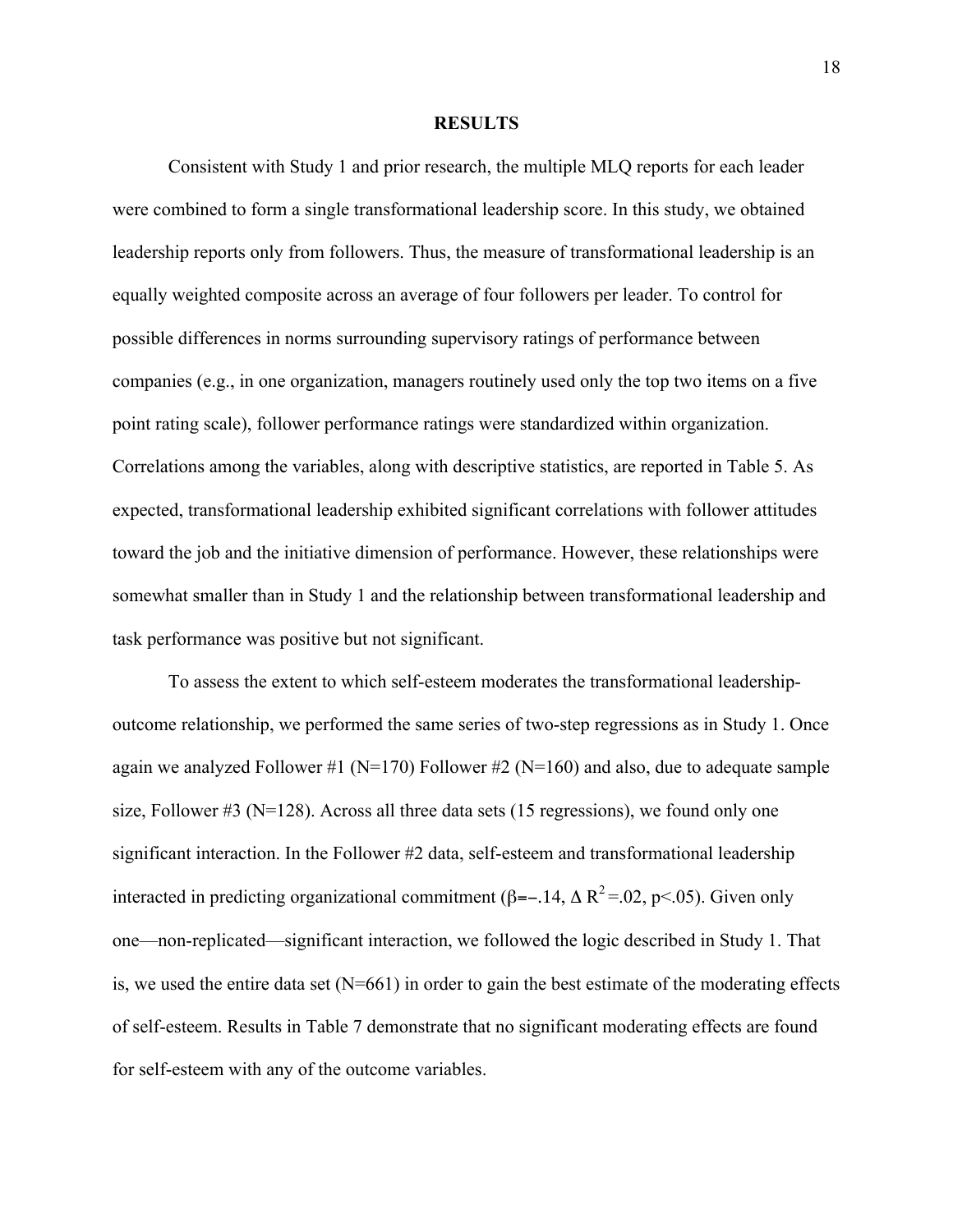Because of the essentially null finding with respect to leadership personality interactions in both field studies, we conducted an exploratory analysis in this data set using the Big Five personality traits (NEO-FFI; Costa & McRae, 1992). Using the entire sample, all five outcomes (satisfaction with the job and the leader, organizational commitment, and overall and initiative performance) and all five traits (neuroticism, extraversion, openness to experience, agreeableness and conscientiousness), we performed 25 two-step regressions. Results from this analysis revealed two significant moderating effects. Specifically, openness to experience moderated the effect of transformational leadership on satisfaction with supervision,  $(\Delta R^2 = 0.04, p < .05)$ , and agreeableness moderated the effect of transformational leadership on performance ( $\Delta R^2 = 0.07$ , p  $\leq$  .05). Since this analysis revealed only two of 25 (8%) significant interaction effects, these results are consistent with those of the main analysis in suggesting that follower personality does not interact with leader behaviors in predicting outcomes.

In a final study, we report the results of a laboratory experiment in which transformational leadership was manipulated. In this study, we test for moderating effects of selfesteem and cognitive ability in a more controlled setting. Because we did not find moderators in the field studies, we seek to replicate the null finding with respect to self-esteem. Furthermore, in this study we obtain a direct measure of cognitive ability.

## **STUDY 3**

#### **METHOD**

## **Participants and Procedures**

Participants in this study were 144 undergraduate management students at a Midwestern university who participated in the study in exchange for extra credit. Demographically,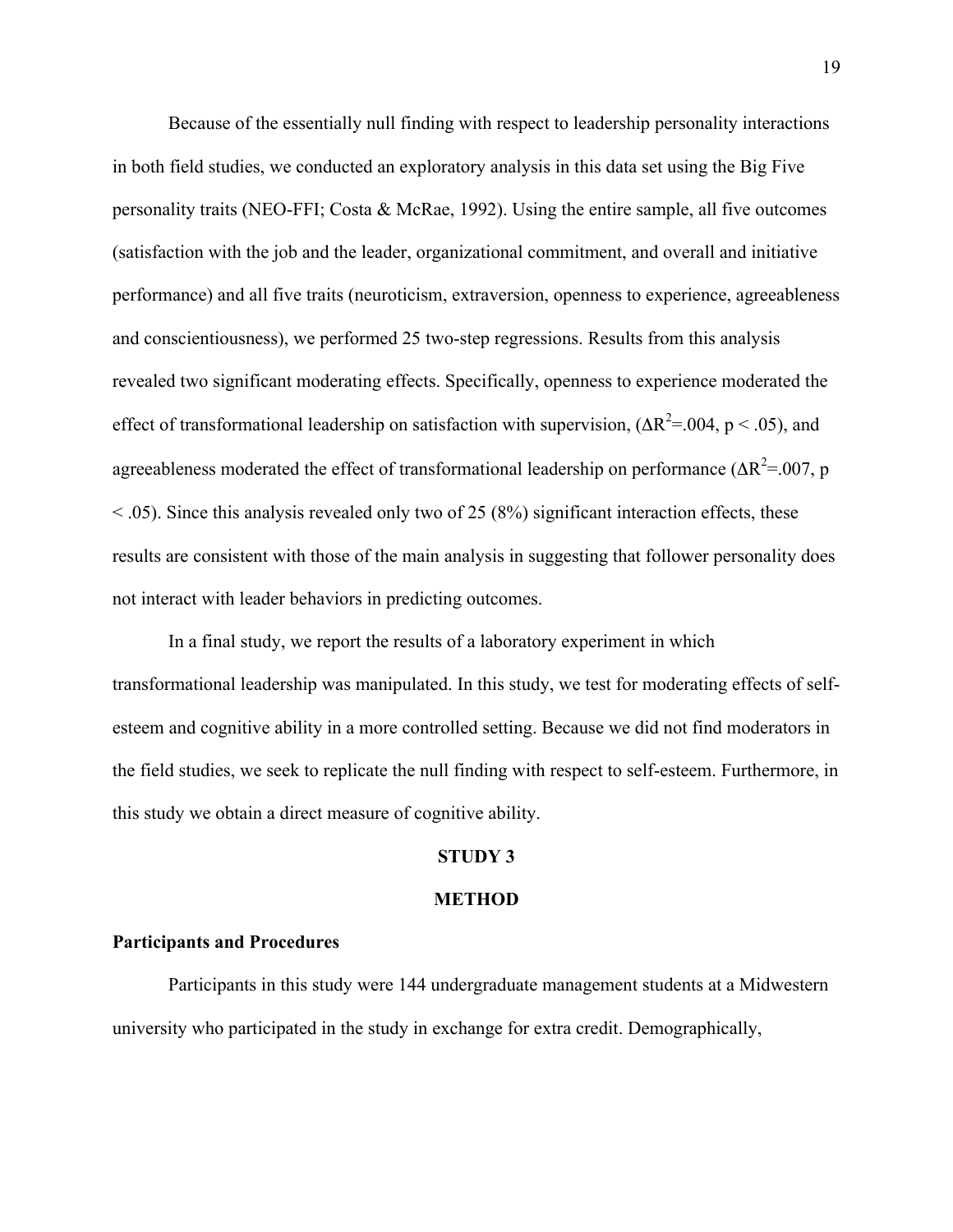participants were representative of undergraduate management students at this university: 94% percent were Caucasian, 53% were male, and their average age was 21 years.

Participants were told that they would be participating in a business simulation, the context of which was the opening of a new student-oriented restaurant in a university town. They were told that the CEO of a restaurant chain was interested in having students provide information and assist in the selection of a site for the new restaurant. Participants were told that the CEO had prepared some comments for them and would be asking them to complete some tasks and answer some questions related to the operation of a college-town restaurant. The study was conducted in two stages. In the first stage, participants completed demographic and individual difference measures in a group setting. After completing surveys, each participant signed up for an individual session in a computer lab. In the second session, participants were exposed to a transformational leadership manipulation. Then, they completed a series of tasks and surveys. The leadership manipulation, the surveys, and the tasks took place at a computer. Participants were randomly assigned to a leadership condition (transformational vs. nontransformational). In addition to the initial leadership manipulation, there were two short followup leadership manipulations (30 second videos), which were streamed over the Internet after the completion of each task.

Participants were asked to complete three tasks. First, they were asked to come up with a list of names for the restaurant. In the second task, they were asked to proofread a menu and identify errors. In the third task, they were asked to come up with a logo for the restaurant. In tasks 1 and 3, participants were asked to list as many ideas (for names and logos) as possible. Responses were typed into the computer. After completion of these tasks, participants were told

20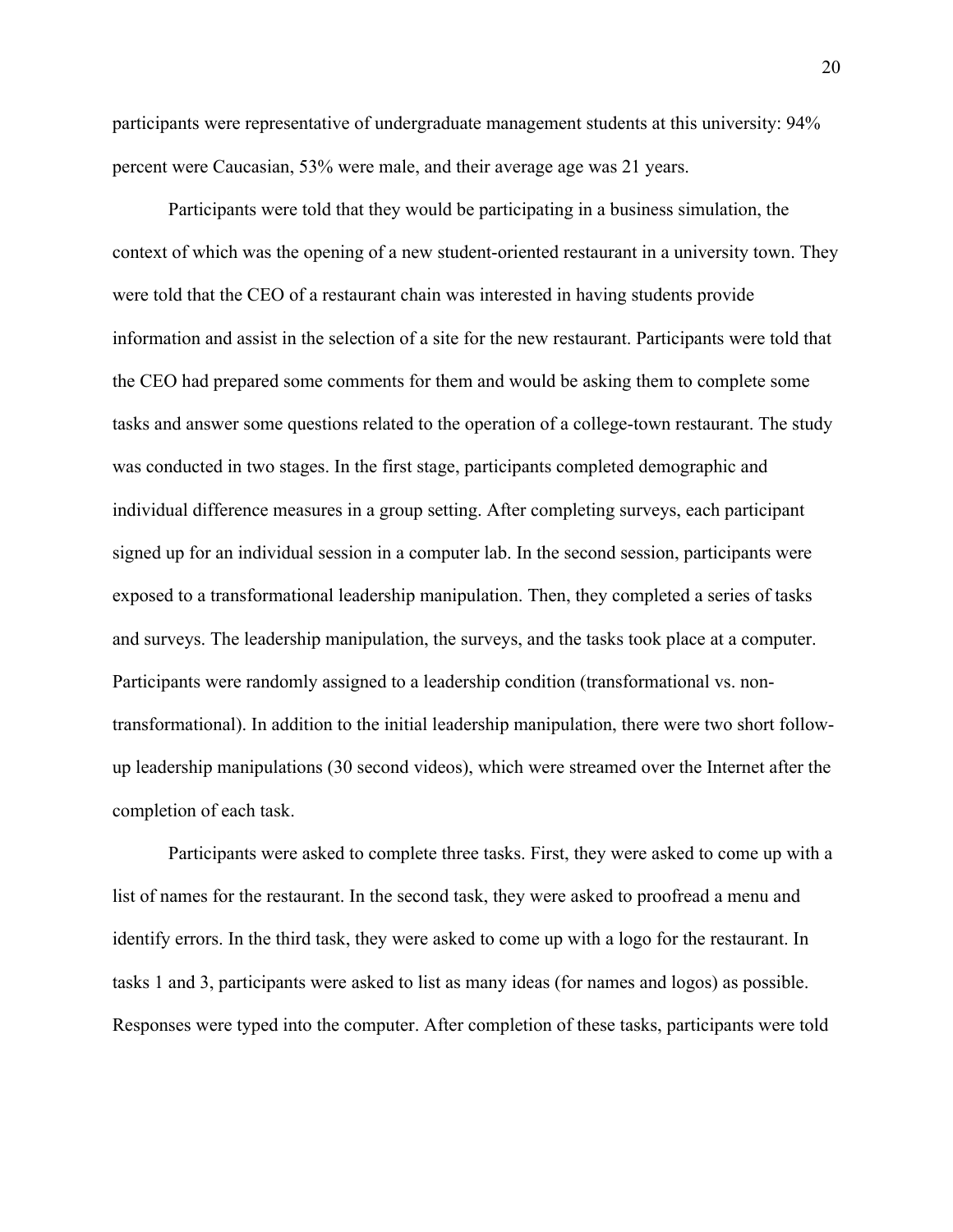that there was a final task, one that was optional but would help the CEO. The final task was to offer suggestions for operating a successful restaurant in a college town.

### **Leadership Manipulation**

The leadership manipulation used in this study was modeled after other studies using trained actors (e.g., Howell & Frost, 1989; Kirkpatrick & Locke, 1996; Shea & Howell, 1999). In contrast to prior studies, however, the leadership manipulation (transformational vs. nontransformational) in this study was recorded on digital video and delivered via computer. A professional actor—a white male, age approximately 40 years old—was trained to deliver two "speeches," one for each leadership condition. Scripts for the leadership manipulations were developed based on transformational leadership theory (Bass, 1985) and previous experiments where actors have been used (Howell & Frost, 1989; Kirkpatrick & Locke, 1996). Several elements of transformational leadership were manipulated. First, the transformational leader stated his vision, talked about his values, and told stories that illustrated both the vision and his commitment to the vision (inspirational motivation). The transformational script also contained stories about how the CEO challenged traditional restaurant practices (intellectual stimulation). Finally, in the transformational script, the leader expressed high performance expectations and confidence in participants' ability to perform. With respect to communication style, the transformational script used repetition of key phrases and imagery to illustrate the vision.

The non-transformational leadership manipulation duplicated all factual information about the restaurant (e.g., number of current locations, intention to open a new location, and the fact that the restaurant catered specifically to college students). However, in the nontransformational condition, there was no vision statement and no reference to the CEO's vision for the restaurant. Rather, following procedures used by Kirkpatrick and Locke (1996), the non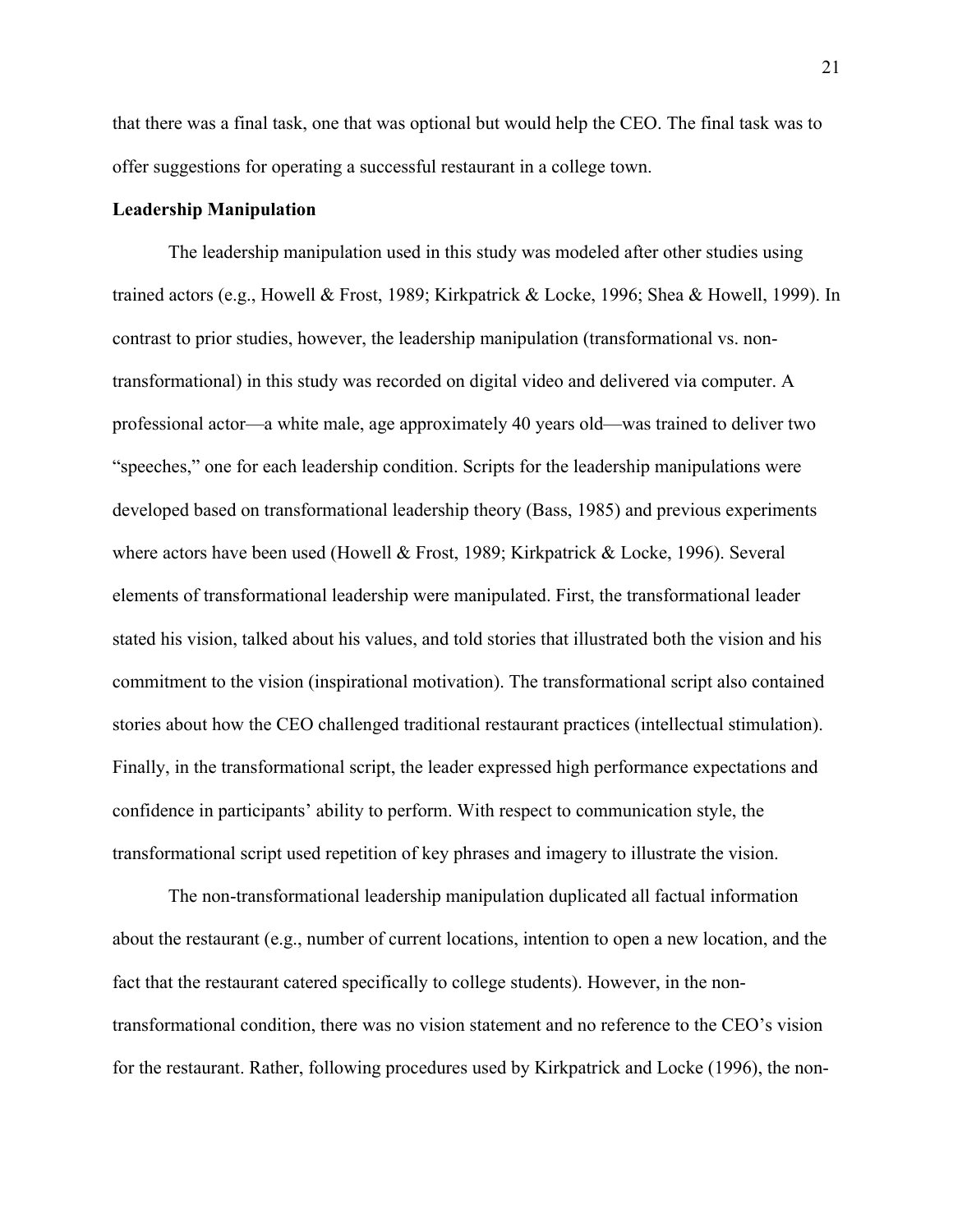transformational script contained more general information regarding restaurant operations. Thus, the non-transformational script was factual rather than inspiring, and excluded any reference to values, vision, or intellectual stimulation. The language was direct and straightforward, but did not include the stories or rhetorical techniques used in the transformational condition.

Both the transformational and the non-transformational leadership manipulations were about five minutes in length (with approximately equal word counts). They were recorded on the same day, in the same physical setting, with the actor wearing the same clothing in each. In addition, physical movement (between podium and desk) and camera shots (e.g., close-up shots) were duplicated. In addition to the primary leadership manipulation, there were two short video boosters (approximately 30 seconds) for each condition. The primary purpose of the boosters was to remind participants of the leadership manipulation. In the transformational condition, the leader referred to his vision for the restaurant and asked participants to do a good job. In the nontransformational condition, the leader simply asked the participants to do a good job.

### **Measures**

**Self-esteem**. As in Study 1, self-esteem was measured using Rosenberg's (1965) 10-item scale. Responses to the 10 items were on a five point scale, anchored by 1=Strongly disagree to 5=Strongly agree. They were averaged to form a single self-esteem score.

**Cognitive ability**. The Wonderlic Personnel Test, Form D (Wonderlic, 1983) was used to measure general cognitive ability. The Wonderlic Personnel Test is a 12-minute, paper and pencil test that consists of 50 items. This measure was scored in terms of the number right out of 50. The reliability and validity of this test are well documented (Dodrill & Warner, 1988).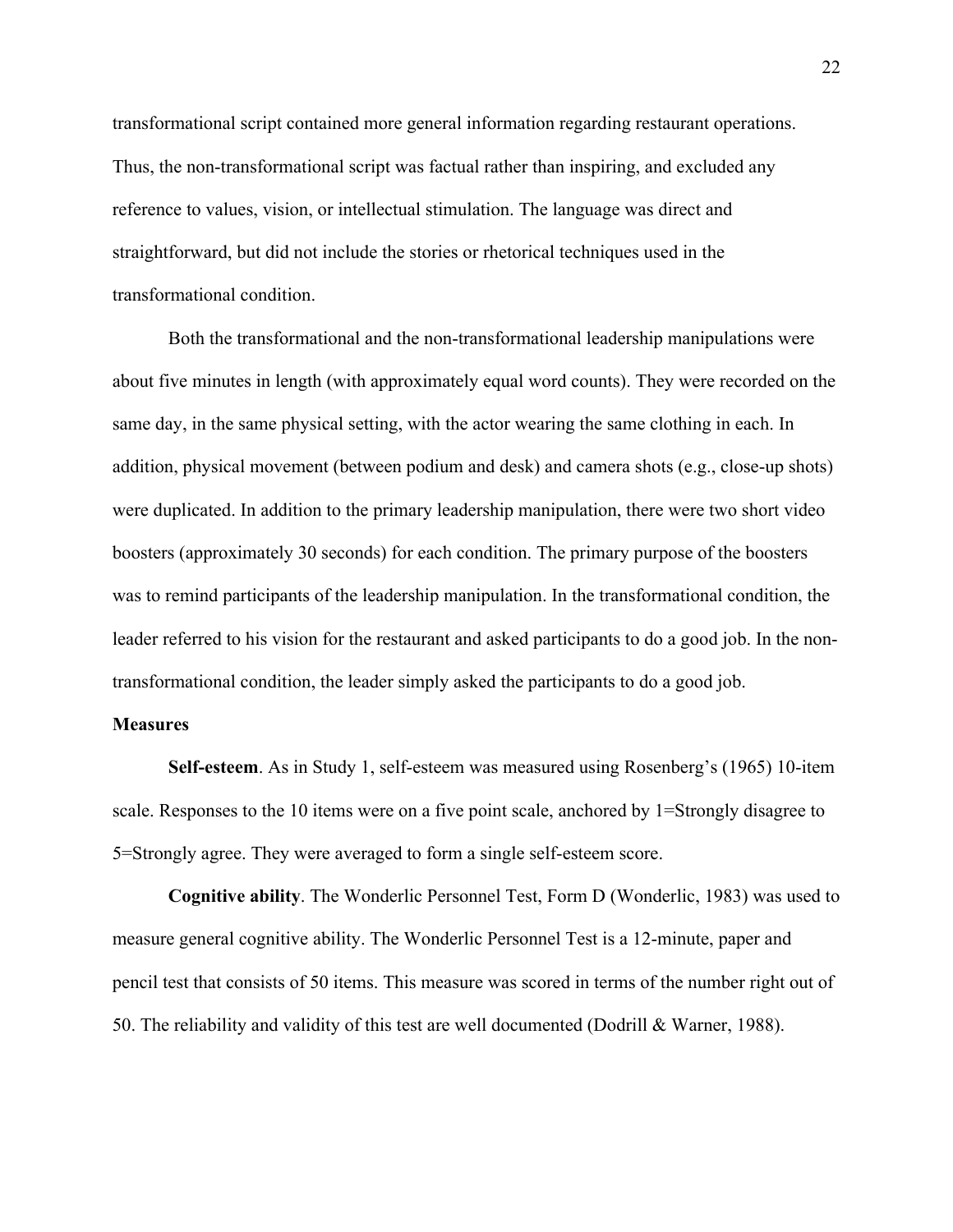**Task satisfaction**. Task satisfaction was measured with the work sub-scale of the Job Descriptive Index (JDI; Smith, Kendall, & Hulin, 1969). The JDI is widely used in the job satisfaction literature and has been found to be a valid and reliable measure of job satisfaction (Balzer et al., 1997). A three-item response scale ("Yes", "No", or "?") was used for task satisfaction. These responses were recoded into a numerical format, " $Y''=3$ , "?"=1, and "N"=0, and averaged to form a task satisfaction score.

**Satisfaction with leader**. Satisfaction with the leader was with the same three-item scale used in Study 1 and 2 with slight wording changes to reflect the laboratory setting.

**Motivation**. Participant motivation was measured with three items reflecting the participants effort in completing the business simulation. The items were "I worked hard on the business simulation," "I did not put a great deal of effort into working on the tasks," and "I put my best effort into these tasks." Responses were on a five point scale anchored by 1=Strongly Disagree and 5=Strongly Agree. The three items were averaged to form a single motivation score.

**Extra-role performance**. As noted in the task description, participants were required to complete three tasks. Following completion of these tasks they were asked if they would be willing to work on a fourth task, which was not required. If participants agreed to "help out" they were asked for ideas for improving the restaurant. The number of ideas they submitted was used as a measure of extra-role performance.

**Task performance**. Two measures of task performance were calculated. A creative performance score was formed by summing the total number of responses participants made in the first and third tasks. An accuracy performance score was formed by summing the total number of mistakes in the menu that were found by the participant on the proofreading task.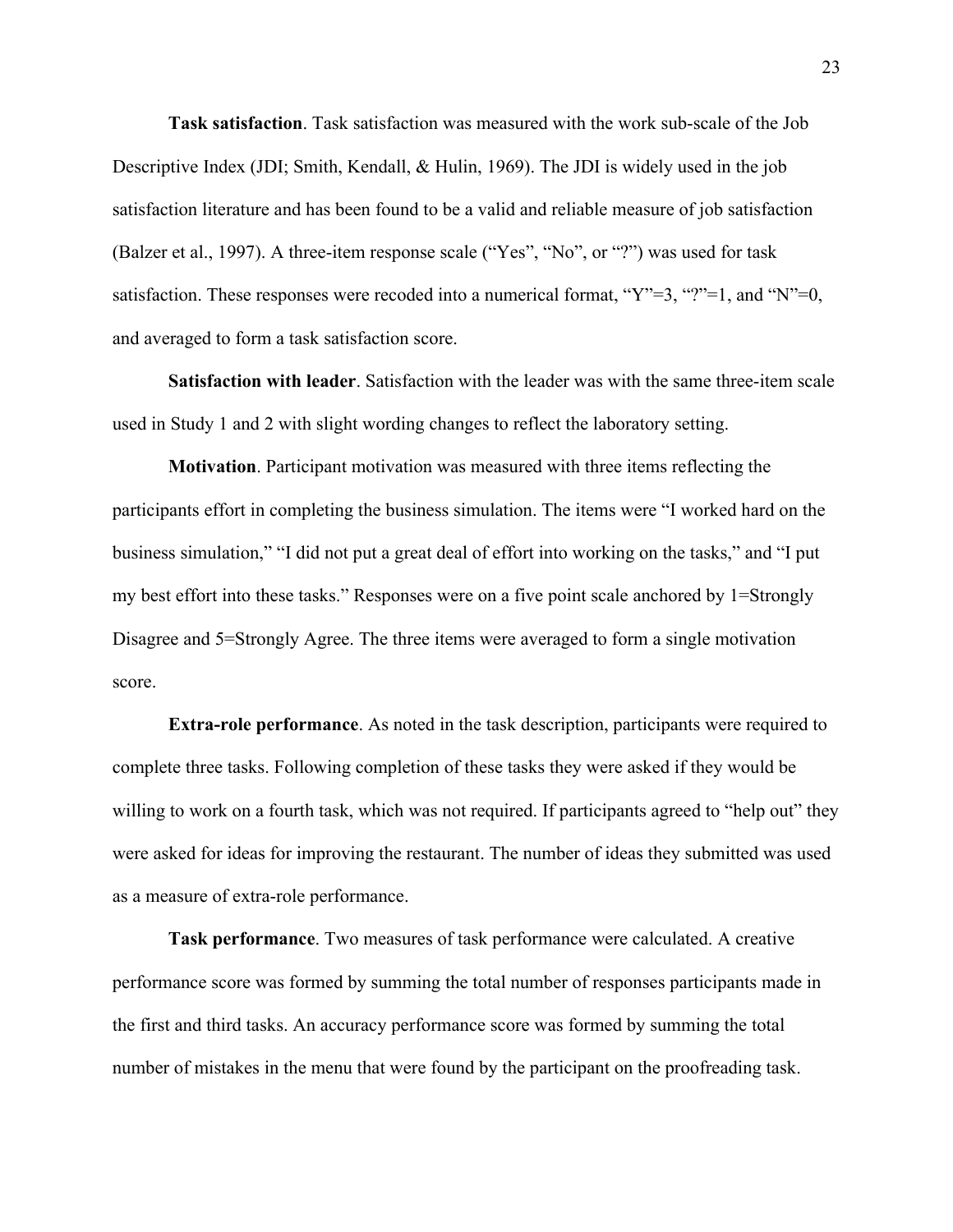#### **RESULTS**

Descriptive statistics and correlations among the study variables are presented in Table 7. As expected, there is a significant correlation between the transformational leadership manipulation and both affective (satisfaction with the task and the leader), and behavioral (motivation, task performance, and extra-role performance) outcomes. Table 8 reports the mean level of each of the outcomes by experimental condition. There was a significant difference in the mean transformational leadership rating between conditions. In addition the effects of the leadership manipulation on participant satisfaction and motivation were strong. There were also significant, though weaker, effects for motivation, extra-role and creative performance, but not for accuracy performance. Examination of the correlations in Table 7 also reveals a strong (r=.60) correlation between cognitive ability and performance on the accuracy task.

In order to determine whether individuals with high ability or low self-esteem were less (or more) responsive to transformational leaders, we conducted the same two-step regressions reported in the field studies. Table 9 results indicate that no moderating effects were found for self-esteem or cognitive ability for any of the satisfaction or performance variables. Across both individual difference variables and all six outcomes, the average change in  $R^2$  was .005, indicating the absence of moderation for the variables tested.

### **GENERAL DISCUSSION**

The purpose of these studies was to determine whether transformational or charismatic leaders are differentially effective in attaining outcomes such as job satisfaction and performance depending on the type of follower they are leading. Stated differently, we were interested in whether some individuals (intellectual, cynical, distrusting) are resistant to the influence attempts of transformational leaders and whether other individuals (low self-esteem) are more responsive.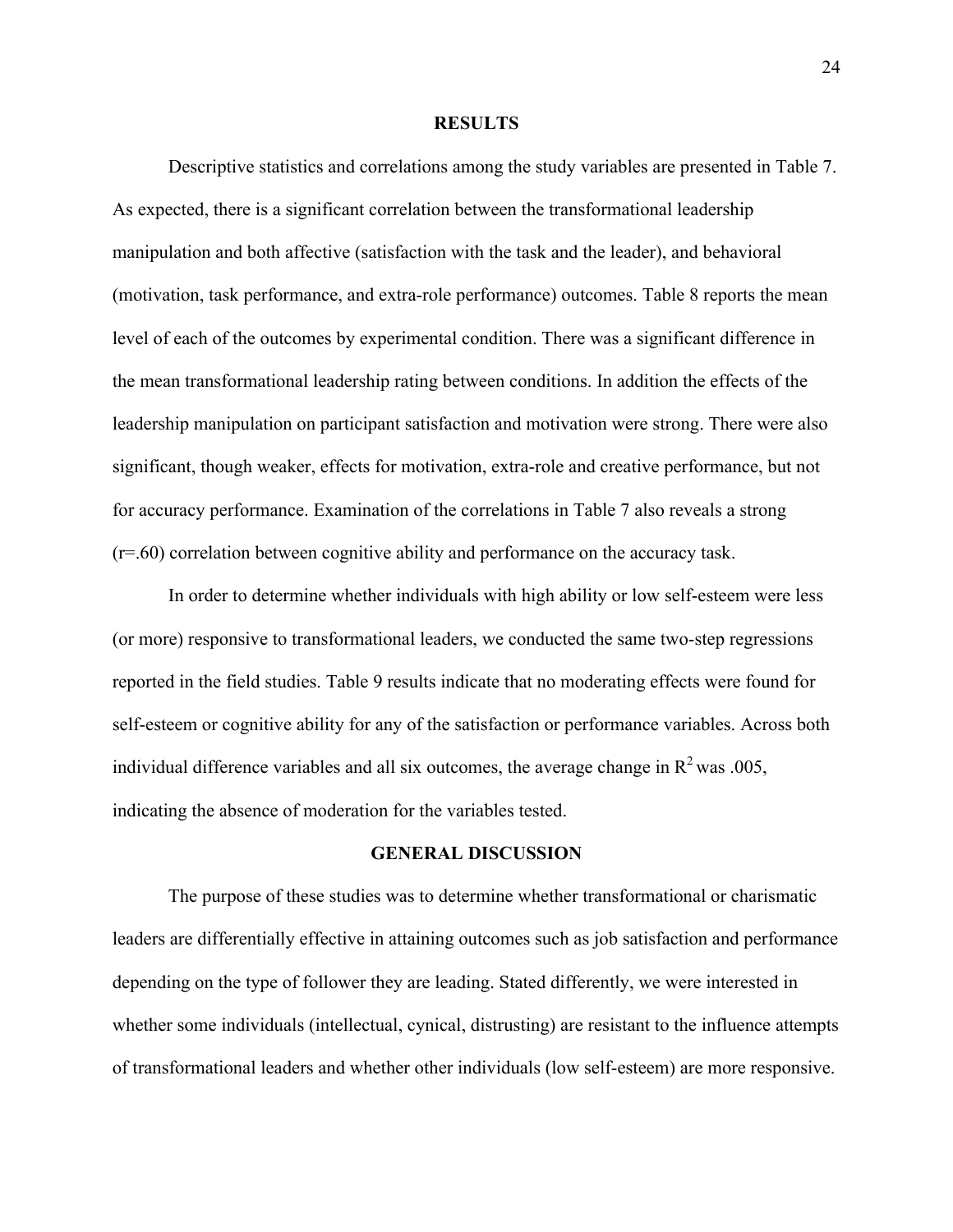Although some personality interactions were found in Study 1, overall results were not consistent with the idea that follower personalities interact with leadership behaviors in predicting outcomes. Rather, these data tend to support Bass' (1997) claims regarding the "universality" of transformational leadership. Although it has been suggested that some individuals may be resistant to the effects of transformational leadership (Bass, 1985; Holland, 1992; Conger & Kanungo, 1998), our results tend not to support this position. In general, distrusting, and cynical, and intellectual individuals do not appear to be resistant to transformational leaders. Nor, do individuals with low self-esteem appear to be more responsive to these leaders.

This is an important finding as there has been some discussion about the relationship between transformational leadership and follower personality, especially with respect to follower self-esteem. Psycholanalytic approaches to the study of follower responses to charismatic leadership (e.g., Kets De Vries, 1988) tend to suggest that followers of such leaders will be helpless, have low-self esteem, and experience psychological distress. This idea has been extended to the organizational arena. Conger (1999) suggests that such individuals seek out the leader's approval and may become dependent on that approval for feelings of self-worth. Shamir and colleagues (1993) make no explicit propositions about the level of followers' self-esteem prior to the development of the leadership relationship. Rather, they suggest that individuals may experience a heightened sense of self-esteem when exposed to a transformational leader. From these data, we cannot reach a conclusion about whether individuals with low self-esteem seek out transformational leaders. However, we can conclude that such individuals do not appear to be more responsive to the influence attempts of such leaders in a business setting. Nonetheless, future research aimed at assessing changes in self-esteem, self-worth, and self-efficacy as a result of exposure to transformational leaders may be fruitful. For example, if individuals with low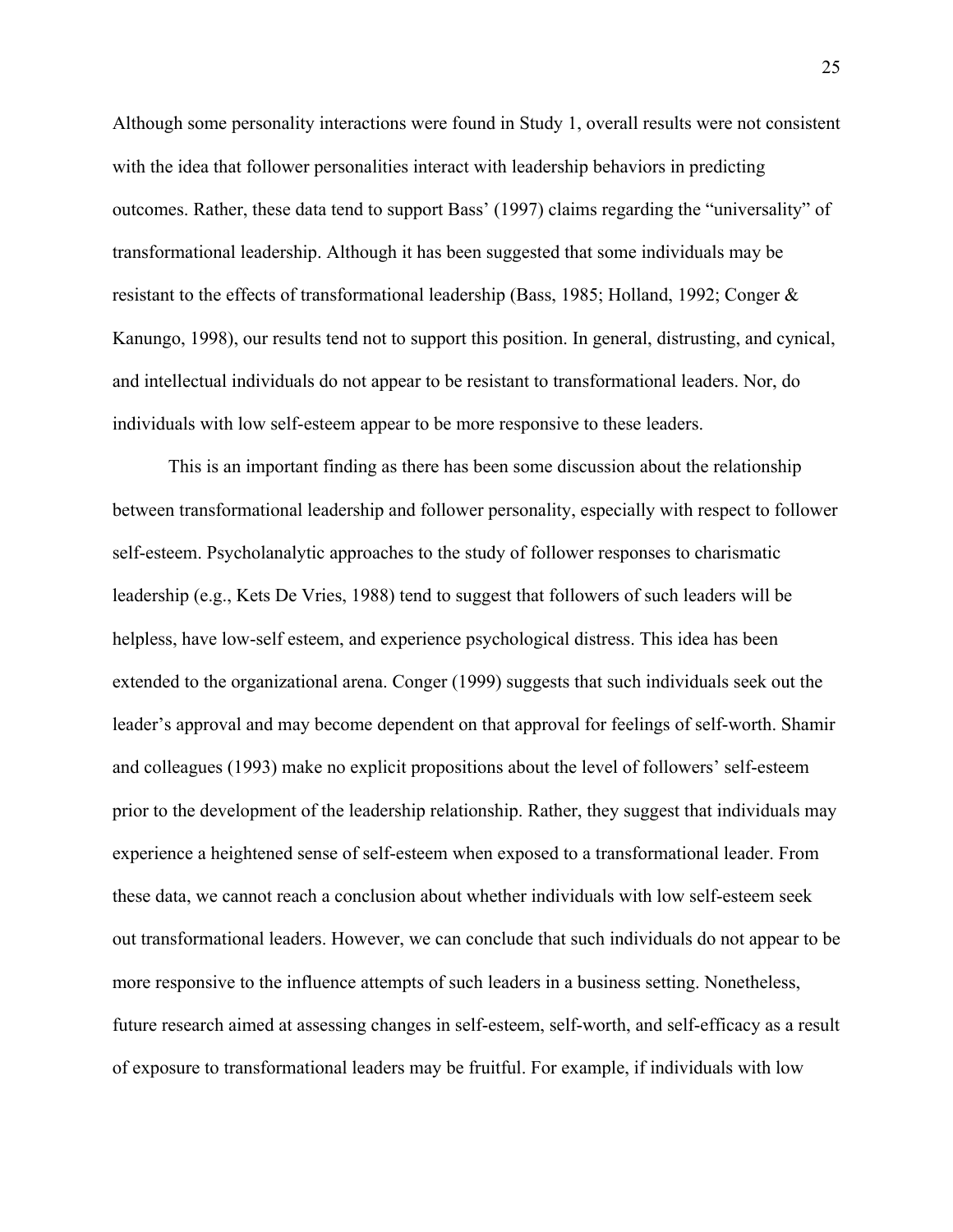self-efficacy or self-esteem begin to perform better when working with a transformational leader, over time, their improved performance may lead to increased self-esteem and self-efficacy.

Beyond their theoretical relevance, these results have practical significance as well. If the effects of transformational leadership on followers were found to vary substantially by follower, the main practical implications of transformational leadership theory would be complex. Specifically, at present, transformational leadership theory suggests that leaders be trained to exhibit transformational behaviors, a developmental practice that appears to be effective (Barling, Weber, & Kelloway, 1996). If follower personality or other individual differences exhibited important moderating effects, however, "simply" training leaders would not be enough. Organizations would need to first assess the context to determine whether followers' personalities were such that they would respond positively to transformational leadership. It would make little sense to train leaders if followers would not respond to the targeted behaviors. Furthermore, unless follower personality was consistent across followers within a leader's span of control, leader behaviors would need to be tailored to each follower. Thus, the absence of significant moderating effects for follower characteristics in response to transformational leaders provides both theoretical and practical support for transformational leadership theory.

Whereas it was not the purpose of our study to replicate the finding of past research (e.g., Judge & Bono, 2000) with respect to the effects of transformational leaders on their followers, it was comforting that the essentially null moderating effects were found in the context of significant effects of transformational leadership on the outcomes. Followers responded positively to transformational leaders in both their attitudes and their behaviors, across studies. These results are especially impressive in that many of the associations we report are immune to concerns over common method or same source bias, and some were based on data collected over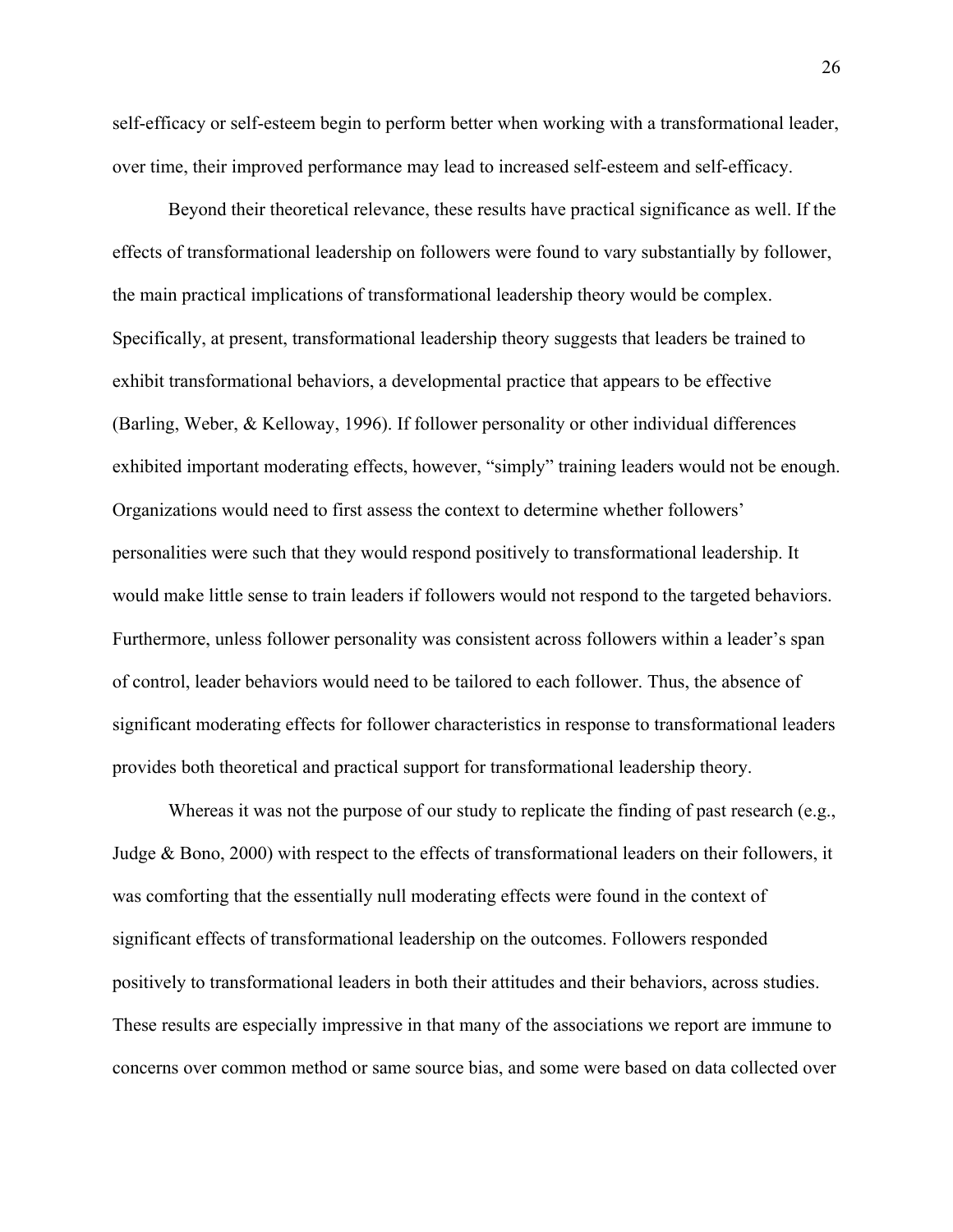time. Had the effects of transformational leadership not been proven robust, the validity and generalizability of the non-significant moderators might have been called into question.

Although we did not find evidence that individual differences in personality or intellect predict responses to transformational leaders, this does not mean that follower personality does not play a role in the leadership process. For example, it is possible that transformational leaders may tend to recruit, select, or retain, individuals with certain personality traits. Furthermore, follower personality may play a role in leadership ratings and leadership attributions. It is possible that individuals' personalities may affect the level of the ratings that they give (i.e., rater leniency), as was found with respect to job performance ratings (Bernardin, Cooke, & Villanova, 2001). Since most measures of transformational leadership are based on follower ratings, this is an important issue for future research. It is also possible that the some of the differences between followers in leadership ratings can be explained by follower personality. Finally, our findings also do not preclude the possibility that leaders' behaviors are determined in part by the characteristics of their followers. The purpose of our study was not to address these issues, but they do represent important areas for future research.

In summary, this study is the first attempt to determine whether the validity of transformational leadership depends on the characteristics of the followers. Overall, the results do not support this proposition. Rather, they add to a growing body of literature documenting the outcomes associated with transformational leadership, across organizations, countries, and individuals. Whereas there is some evidence (e.g., Waldman Ramirez, House, & Puranam, 2001) that environmental factors may influence the effectiveness of transformational leaders, our results indicate that individual differences between followers do not.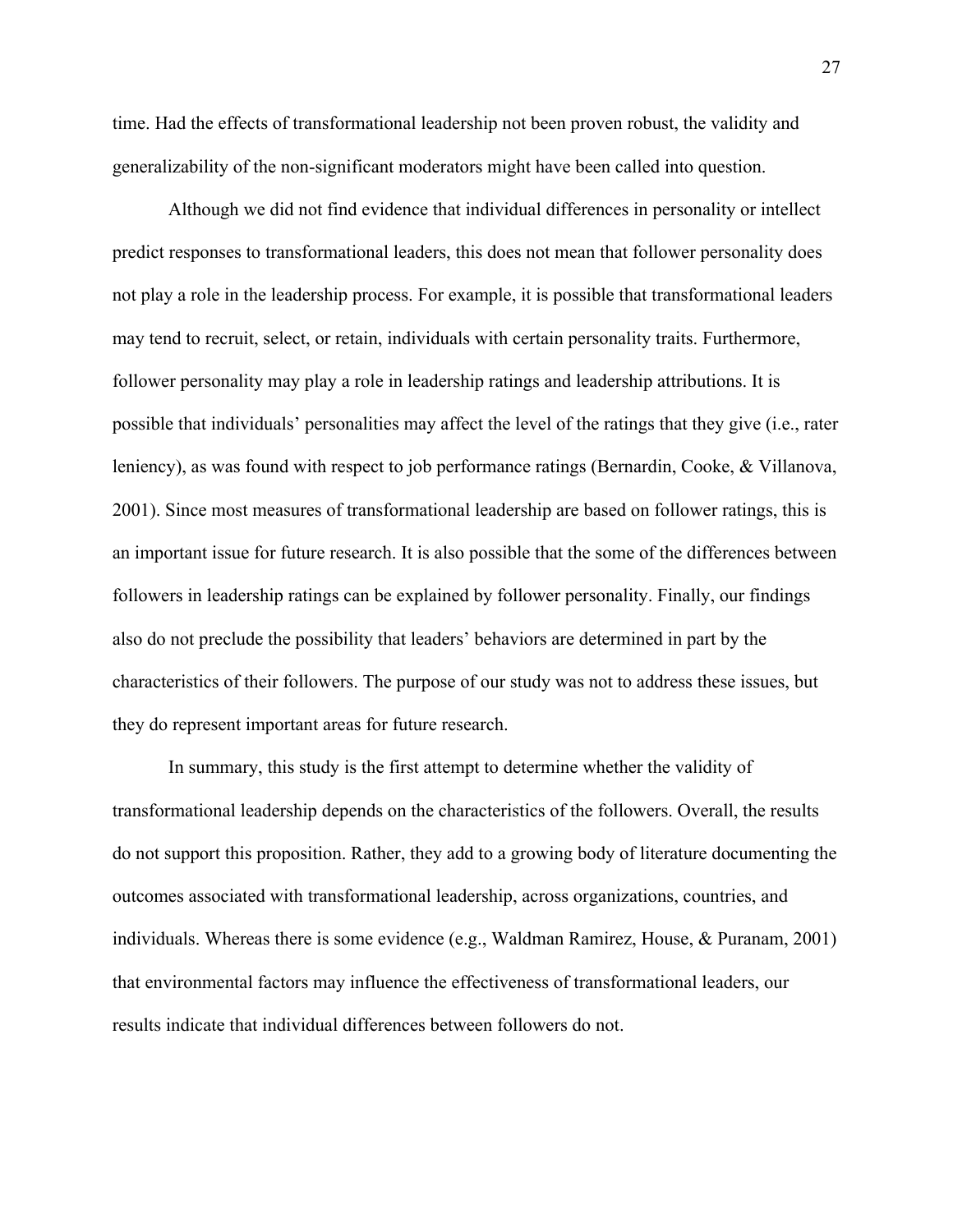#### **REFERENCES**

- Allen, N. J., & Meyer, J. P. 1990. The measurement and antecedents of affective, continuance and normative commitment to the organization. *Journal of Occupational Psychology*, 63: 1-18.
- Avolio, B. J., Bass, B. M., & Jung, D. I. 1999. Re-examining the components of transformational and transactional leadership using the Multifactor Leadership Questionnaire. *Journal of Occupational and Organizational Psychology*, 72: 441-462.
- Barling, J., Weber, T., & Kelloway, E. K. 1996. Effects of transformational leadership training on attitudinal and financial outcomes: A field experiment. *Journal of Applied Psychology*, 81: 827-832.
- Bass, B. M. 1985. *Leadership and performance beyond expectations*. New York: Free Press.
- Bass, B. M. 1990. *Bass & Stogdill's handbook of leadership: Theory, research, and managerial applications* (3rd ed.). New York: Free Press.
- Bass, B. M. 1995. Theory of transformational leadership redux. *Leadership Quarterly*, 6: 463- 478.
- Bass, B. M. 1997. Does the transactional-transformational leadership paradigm transcend organizational and national boundaries? *American Psychologist*, 52: 130-139.
- Bernardin, H., Cooke, D., & Villanova, P. 2000. Conscientiousness and agreeableness as predictors of rating leniency. *Journal of Applied Psychology*, 85: 232-234.
- Borman, W. C., & Motowidlo, S. J. 1993. Expanding the criterion domain to include elements of contextual performance. In N. Schmitt & W. C. Borman (Eds.), *Personnel selection in organizations*: 71-98. San Francisco: Jossey-Bass.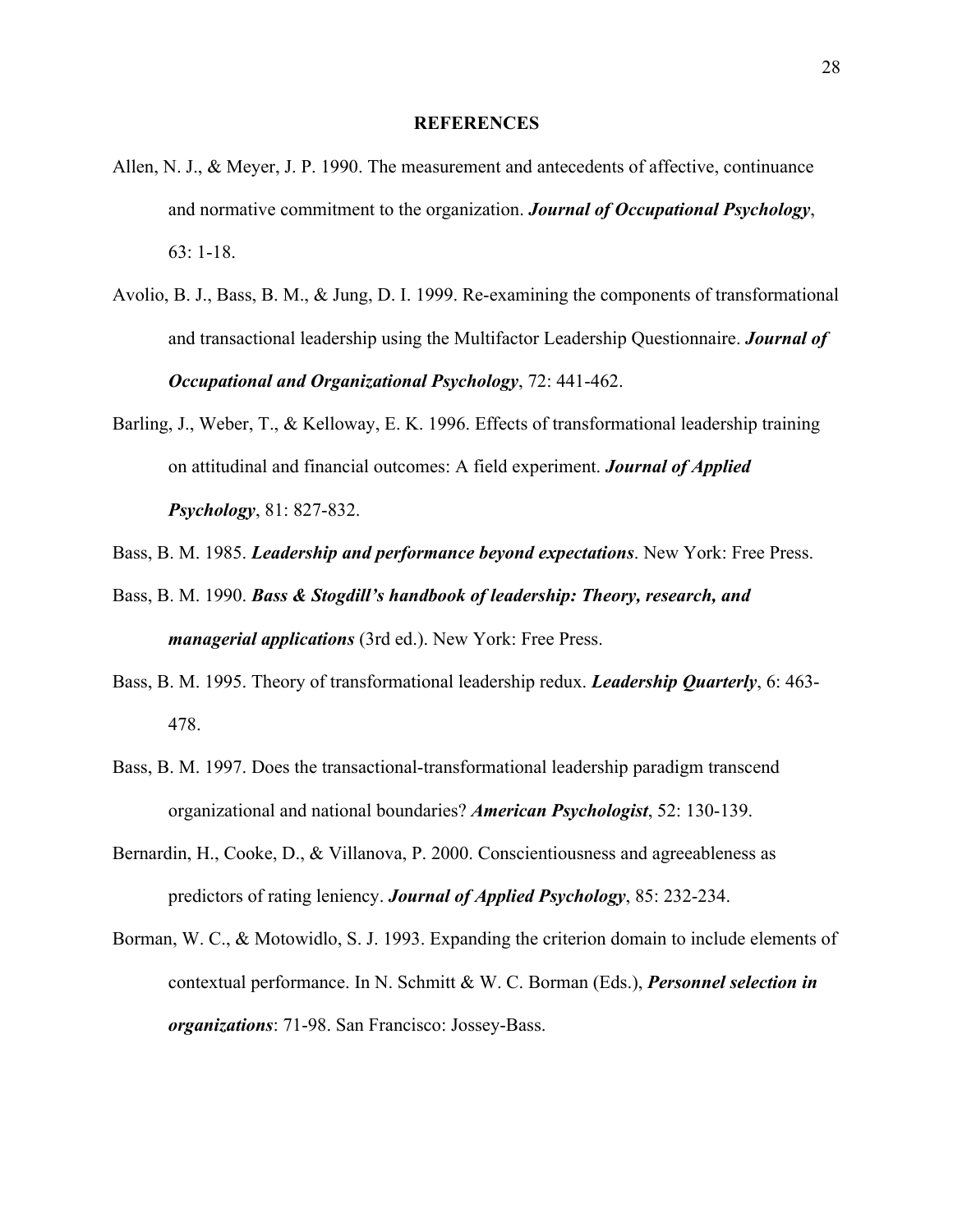- Brayfield, A. H., & Rothe, H. F. 1951. An index of job satisfaction. *Journal of Applied Psychology*, 35: 307-311.
- Brockner, J. 1988. *Self-esteem at work: Research, theory, and practice*. Lexington, MA: Lexington Books.
- Burns, J. M. 1978. *Leadership*. New York: Harper & Row.
- Bycio, P., Hackett, R. D., & Allen, J. S. 1995. Further assessments of Bass's (1985) conceptualization of transactional and transformational leadership. *Journal of Applied Psychology*, 80: 468-478.
- Carless, S. A. 1998. Assessing the discrimanant validity of transformational leader behavior as measured by the MLQ. *Journal of Occupational and Organizational Psychology*, 71: 353-358.
- Conger, J. 1999. Charismatic and Transformational Leadership in Organizations: An Insider's Perspective on these Developing Streams of Research. *Leadership Quarterly*, 10: 145- 179.
- Conger, J. A., & Kanungo, R. N. 1987. Toward a behavioral theory of charismatic leadership in organizational settings. *Academy of Management Review*, 12: 637-647.
- Conger, J. A., Kanungo, R. N. 1998. *Charismatic Leadership in Organizations*. Thousand Oaks, CA: Sage Publications.
- Costa, P. T., Jr., & McCrae, R. R. 1992. *Revised NEO Personality Inventory (NEO-PI-R) and NEO Five-Factor (NEO-FFI) Inventory professional manual*. Odessa, FL: PAR.
- Dodrill, C. B., & Carner, M. H. 1988. Further studies of the Wonderlic Personnel Test as a brief measure of intelligence. *Journal of Consulting and Clinical Psychology*, 56: 145-147.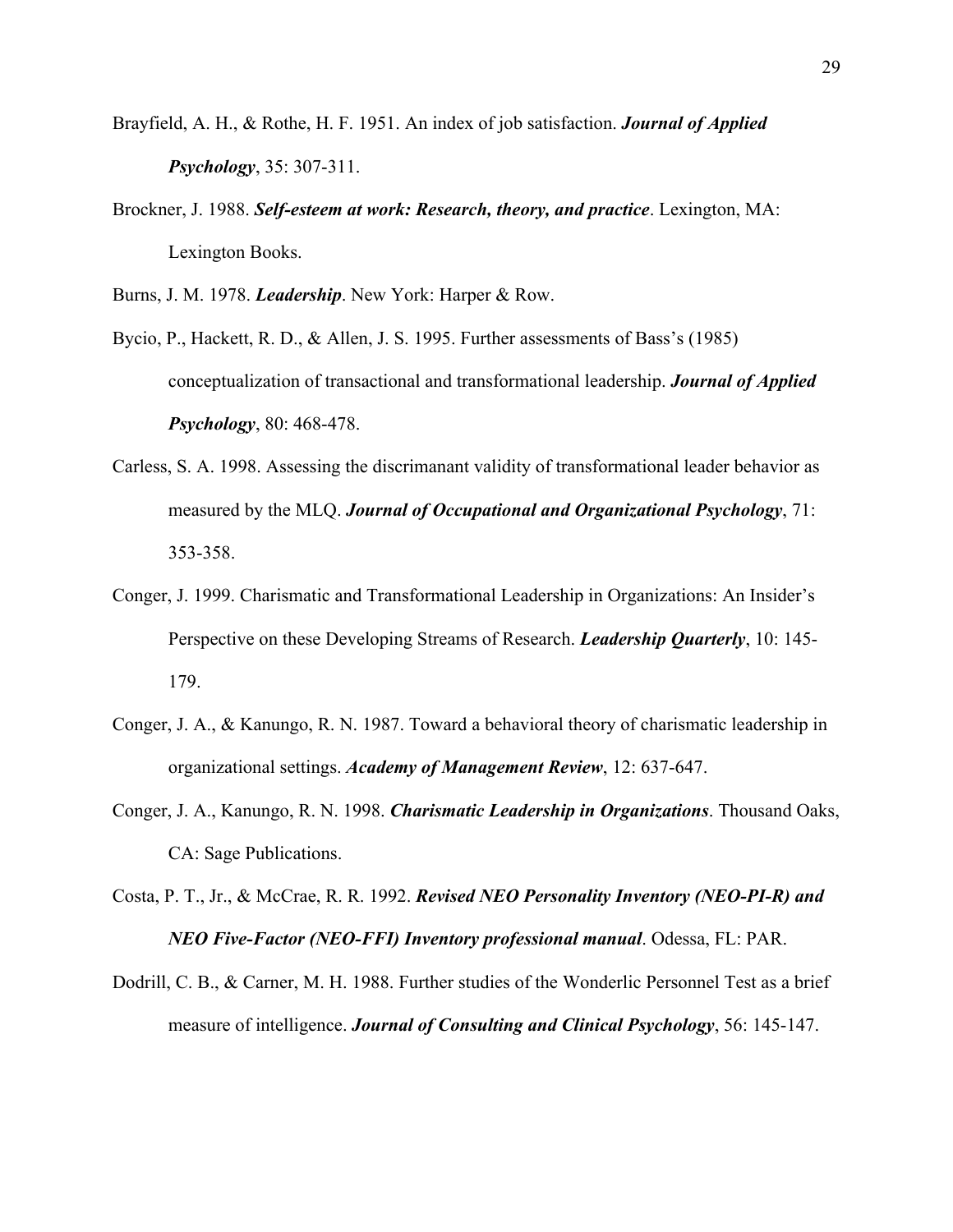- Frese, M., Kring, W., Soose, A., & Zempel, J. 1996. Personal initiative at work: Differences between east and west Germany. *Academy of Management Journal*, 39: 37-63.
- Goldberg, L. 1999. A broad-bandwidth, public-domain, personality inventory measuring the lower-level facets of several five-factor models. In I. Mervielde, I. J. Deary, F. De Fruyt, & F. Ostendorf (Eds.). *Personality Psychology in Europe*, 7: 7-28.

Hackman, J., & Oldham, G. 1980. *Work redesign*. Reading, MA: Addison-Wesley.

- Hater, J. J., & Bass, B. M. 1988. Superiors' evaluations and subordinates' perceptions of transformational and transactional leadership. *Journal of Applied Psychology*, 73, 695
- Hollander, E. P. 1992. Leadership, followership, self, and others. *Leadership Quarterly*, 3: 43- 54.
- House, R. J. 1977. A 1976 theory of charismatic leadership. In J. G. Hunt & L. L. Larsen (Eds.) *Leadership: The cutting edge*. Southern Illinois University Press.
- House, R. J., & Shamir, B. 1993. Toward the integration of transformational, charismatic, and visionary theories. In M. M. Chemers & R. Ayman (Eds.), *Leadership theory and research: Perspectives and directions* (pp. 81-107). San Diego: Academic Press.
- Howell, J. M., & Avolio, B. J. 1993. Transformational leadership, transactional leadership, locus of control, and support for innovation: Key predictors of consolidated business-unit performance. *Journal of Applied Psychology*, 78: 891-902.
- Howell, J. M., & Frost, P. J. 1989. A laboratory study of charismatic leadership. *Organizational Behavior and Human Decision Processes*, 43: 243-269.
- Howell, J. M., & Hall-Merenda, K. E. 1999. The ties that bind: The impact of leader-member exchange, transformational and transactional leadership, and distance on predicting follower performance. *Journal of Applied Psychology*, 84: 680-689.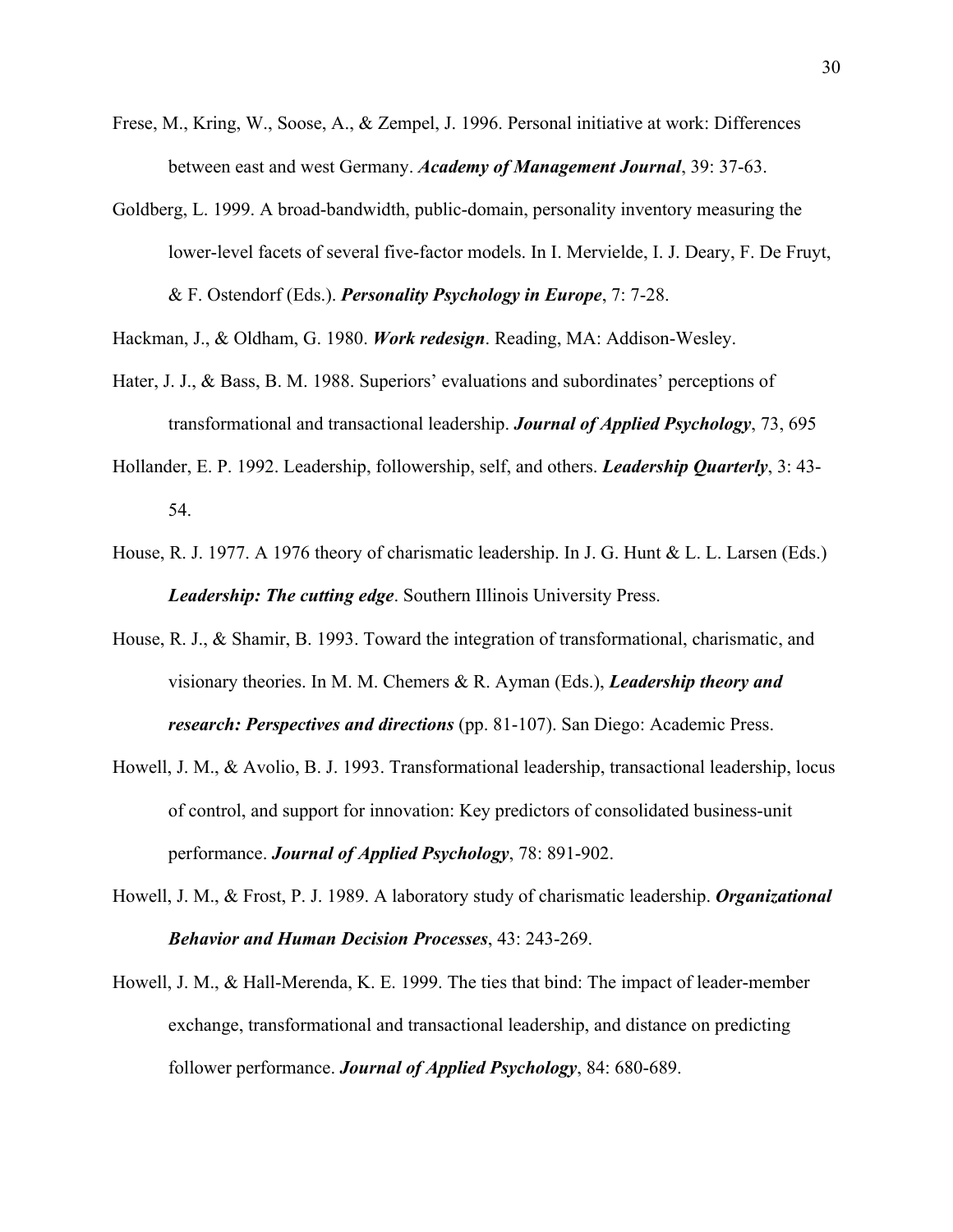- Judge, T. A., & Bono, J. E. 2000. Five-factor model of personality and transformational leadership. *Journal of Applied Psychology*, 85: 751-765.
- Kanter, D. L., & Mirvis, P. H. 1989. *The cynical Americans: Living and working in an age of discontent and disillusion*. San Francisco: Jossey-Bass.
- Kets de Vries, M. F. R. 1988. The leadership mystique. *Academy of Management Executive*, 8: 73- 92.
- Kirkpatrick, S. A., & Locke, E. A. 1996. Direct and indirect effects of three core charismatic leadership components on performance and attitudes. *Journal of Applied Psychology*, 81: 36-51.
- Kirnan, J. P., & Snyder, B. 1995. Review of the Multifactor Leadership Questionnaire. In J. C. Conoley & J. C. Impara (Eds.), *The twelfth mental measurements yearbook* (pp. 651- 654). Lincoln, NE: Buros Institute of Mental Measurements.
- Lowe, K. B., Kroeck, K. G., & Sivasubramaniam, N. 1996. Effectiveness correlates of transformation and transactional leadership: A meta-analytic review of the MLQ literature. *Leadership Quarterly*, 7: 385-425.
- Mathieu, J. E. 2001. "Into the box" thinking about leadership research. In (S. Zaccaro and R. Klimoski (Eds) *The Nature of Organizational Leadership* (pp. 437-463). San Francisco: Jossey-Bass.
- McNatt, D. B. 2000. Ancient Pygmalion joins contemporary management: A meta-analysis of the result. *Journal of Applied Psychology*, 85: 314-322.
- Pillai, J., & Meindl, J. R. 1998. Context and charisma: A "meso" level examination of the relationship of organic structure , collectivism and crisis to charismatic leadership. *Journal of Management*, 24: 643-671.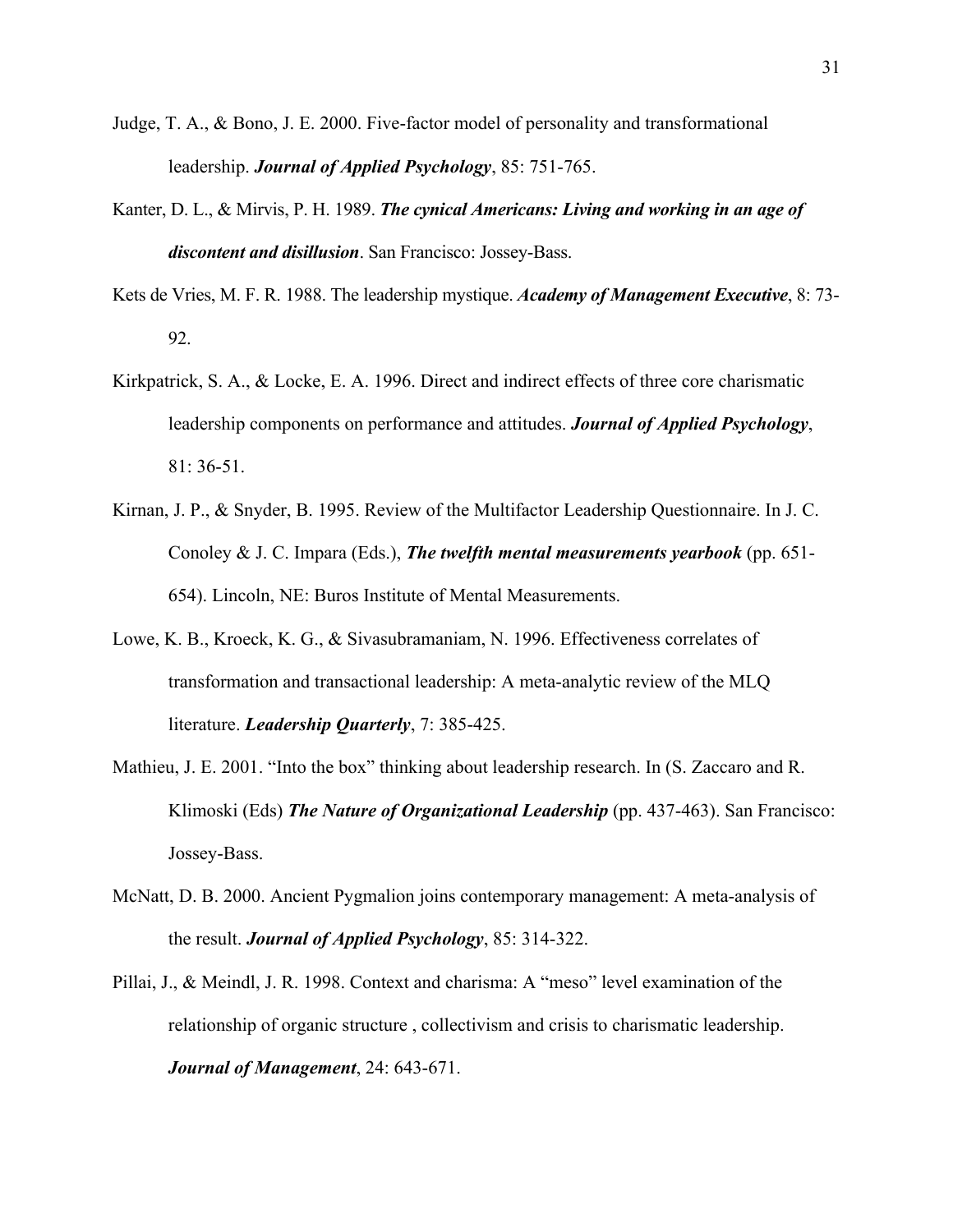- Podsakoff, P. M., MacKenzie, S. B., & Bommer, W. H. 1996. Transformational leader behaviors and substitutes for leadership as determinants of employee satisfaction, commitment, trust, and organizational citizenship behaviors. *Journal of Management*, 22: 259-298.
- Podsakoff, P. M., MacKenzie, S. B., Moorman, R. H., & Fetter, R. 1990. Transformational leader behaviors and their effects on followers' trust in leader, satisfaction and organizational citizenship behaviors. *Leadership Quarterly*, 1: 107-142.
- Rosenberg, M. 1965. *Society and the adolescent self-image*. Princeton, NJ: Princeton University Press.
- Shamir, B., House, R. J., & Arthur, M. B. 1993. The motivational effects of charismatic leadership: A self-concept based theory. *Organization Science*, 4: 577-594.
- Shea, C. M., & Howell, J. M. 1999. Charismatic leadership and task feedback: A laboratory study of their effects on self-efficacy and task performance*. Leadership Quarterly*, 10: 375-396.
- Smith, P. C., Kendall, L. M., & Hulin, C. L. 1969. T*he measurement of satisfaction in work and retirement*. Chicago: Rand McNally.
- Stewart, G. L., Carson, K. P., & Cardy, R. L. 1996. The joint effects of conscientiousness and self-leadership training on employee self-directed behavior in a service setting. *Personnel Psychology*, 49: 143-164.
- Waldman, D. A., Ramirez, G. C., House, R. J., Puranam, P. 2001. Does leadership matter? CEO leadership attributes and profitability under conditions of perceived environmental uncertainty. *Academy of Management Journal*, 44: 134-143.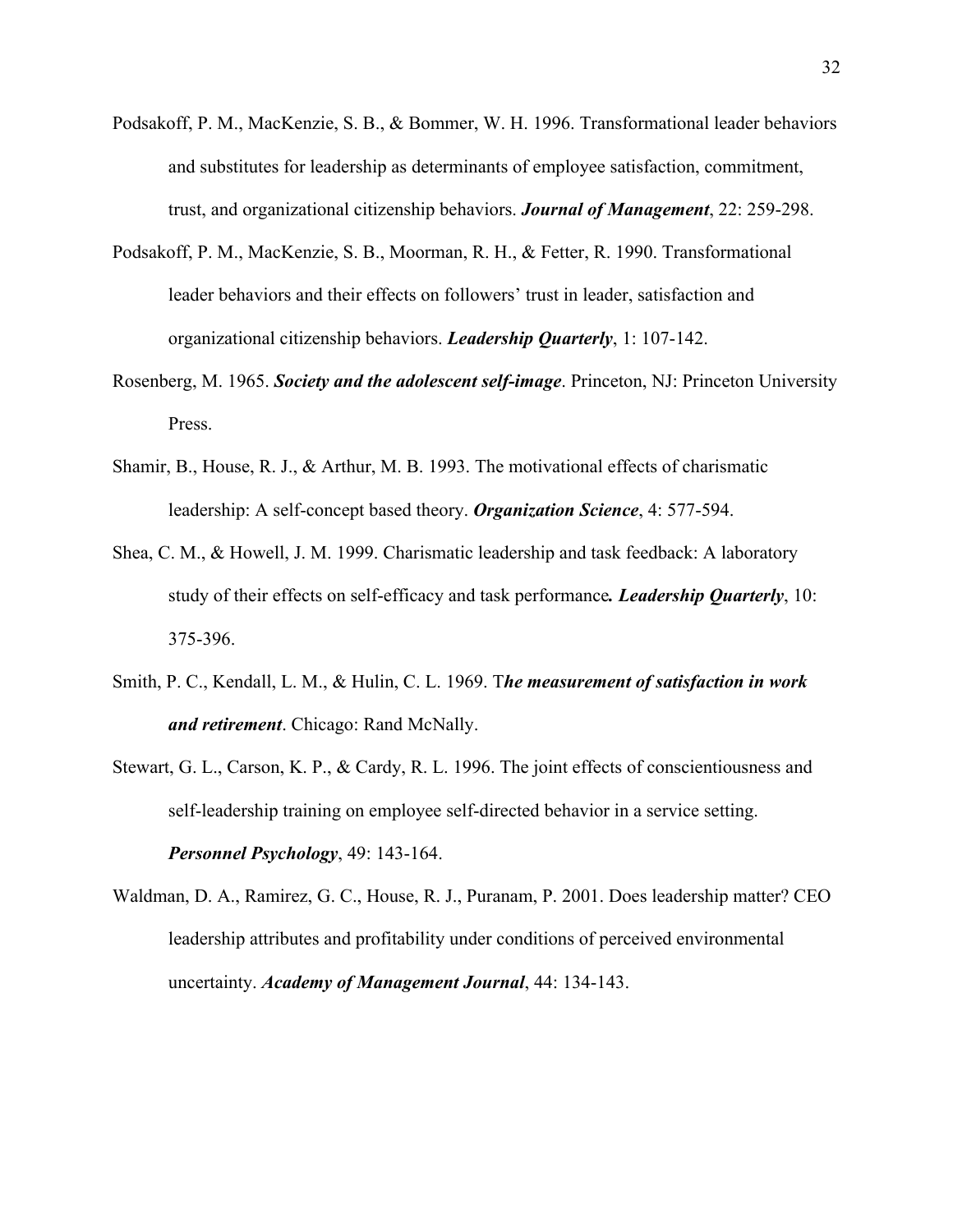- Weierter, S. J. M. 1997. Who Wants to Play "Follow the Leader?" A theory of charismatic relationships based on routinized charisma and follower characteristics. *Leadership Quarterly*, 8: 171-193.
- Welbourne, T. M., Johnson, D. E., & Erez, A. 1998. The role-based performance scale: Validity analysis of a theory-based measure. *Academy of Management Journal*, 41: 540-555.
- Wonderlic, E. F. 1983. *Wonderlic Personnel Test Manual*. Northfield, IL: E. F. Wonderlic & Assoc.
- Yammarino, F. J., Dubinsky, A J., Comer, L. B., & Jolson, M. A. 1997. Women and transformational and contingent reward leadership: a multiple level perspective. *Academy of Management Journal*, 40: 205-222.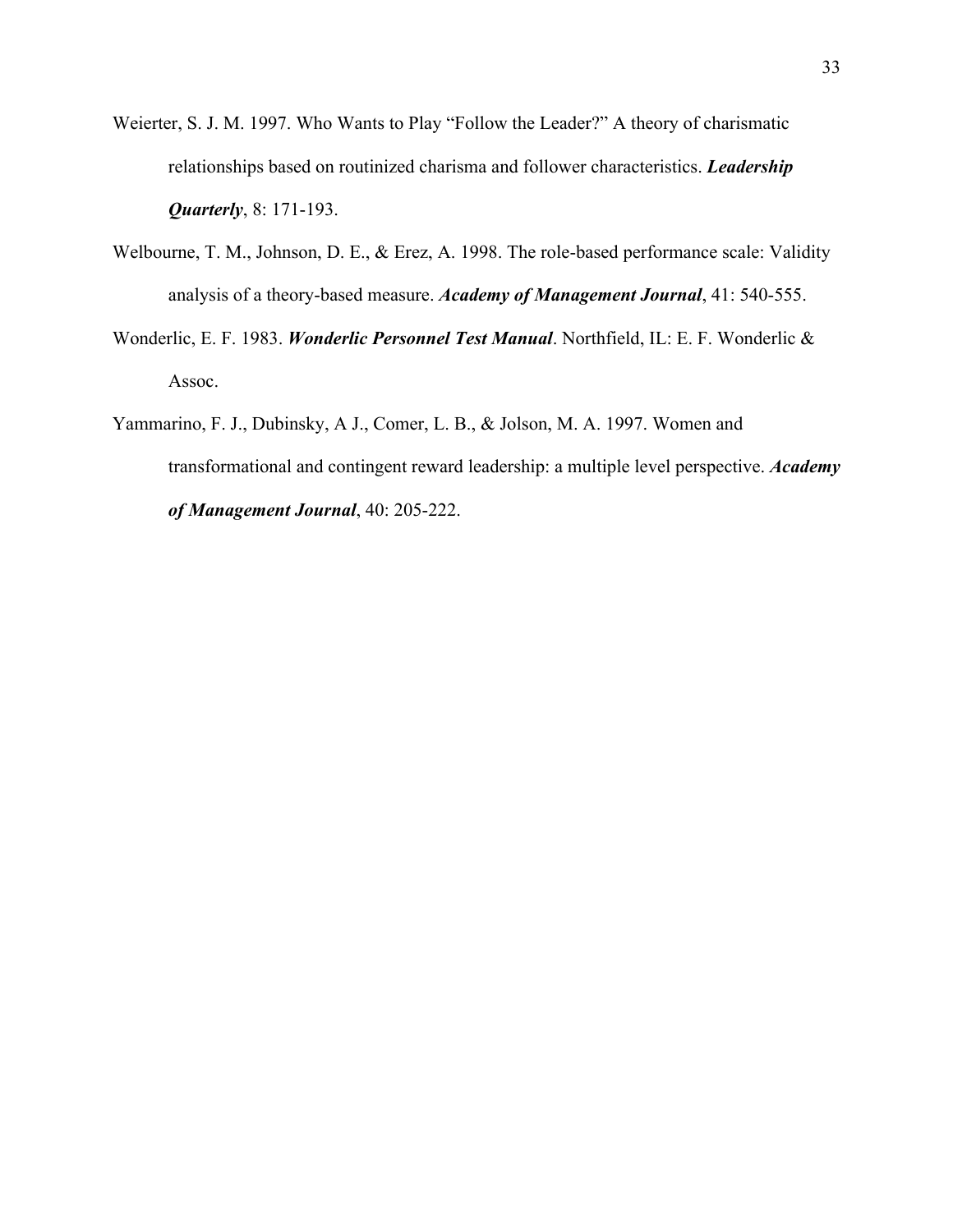**Means (M), Standard Deviations (SD), and Intercorrelations of Study 1 Variables**

| Variable                       | M    | <b>SD</b> | $\mathbf{1}$ | $\overline{2}$ | $\overline{3}$ | $\overline{4}$ | $5\overline{)}$ | 6   | $\tau$ | 8   | 9   | 10  | 11  |
|--------------------------------|------|-----------|--------------|----------------|----------------|----------------|-----------------|-----|--------|-----|-----|-----|-----|
| 1. Transformational leadership | 3.95 | .41       | .82          |                |                |                |                 |     |        |     |     |     |     |
| 2. Intellect                   | 3.69 | .65       | .23          | .86            |                |                |                 |     |        |     |     |     |     |
| 3. Trust                       | 3.82 | .64       | .20          | .06            | .90            |                |                 |     |        |     |     |     |     |
| 4. Cynicism                    | 3.04 | .82       | $-.11$       | $-.05$         | $-.51$         | .88            |                 |     |        |     |     |     |     |
| 5. Supervisor satisfaction     | 4.16 | .78       | .45          | .01            | .16            | $-.08$         | .87             |     |        |     |     |     |     |
| 6. Overall job satisfaction    | 4.12 | .66       | .29          | .13            | .35            | $-.34$         | .32             | .86 |        |     |     |     |     |
| 7. Organizational commitment   | 3.71 | .75       | .30          | .06            | .39            | $-0.25$        | .35             | .53 | .88    |     |     |     |     |
| 8. Motivation                  | 4.04 | .54       | .39          | .04            | .17            | $-14$          | .67             | .30 | .34    | .71 |     |     |     |
| 9. Task performance            | 4.25 | .75       | .38          | .05            | .16            | $-16$          | .19             | .21 | .12    | .13 | .88 |     |     |
| 10. Contextual performance     | 4.02 | .76       | .45          | .13            | .17            | $-16$          | .24             | .23 | .19    | .21 | .71 | .92 |     |
| 11. Overall job performance    | 4.20 | .80       | .41          | .04            | .11            | $-14$          | .26             | .16 | .10    | .20 | .84 | .77 | .88 |

*Notes*: Variables 2-11 are for Follower #1. Reliabilities are on the diagonal in bold. Correlations greater than .19 are significant at the .01 level. Correlations greater than .15 are significant at the .05 level. Listwise N=171.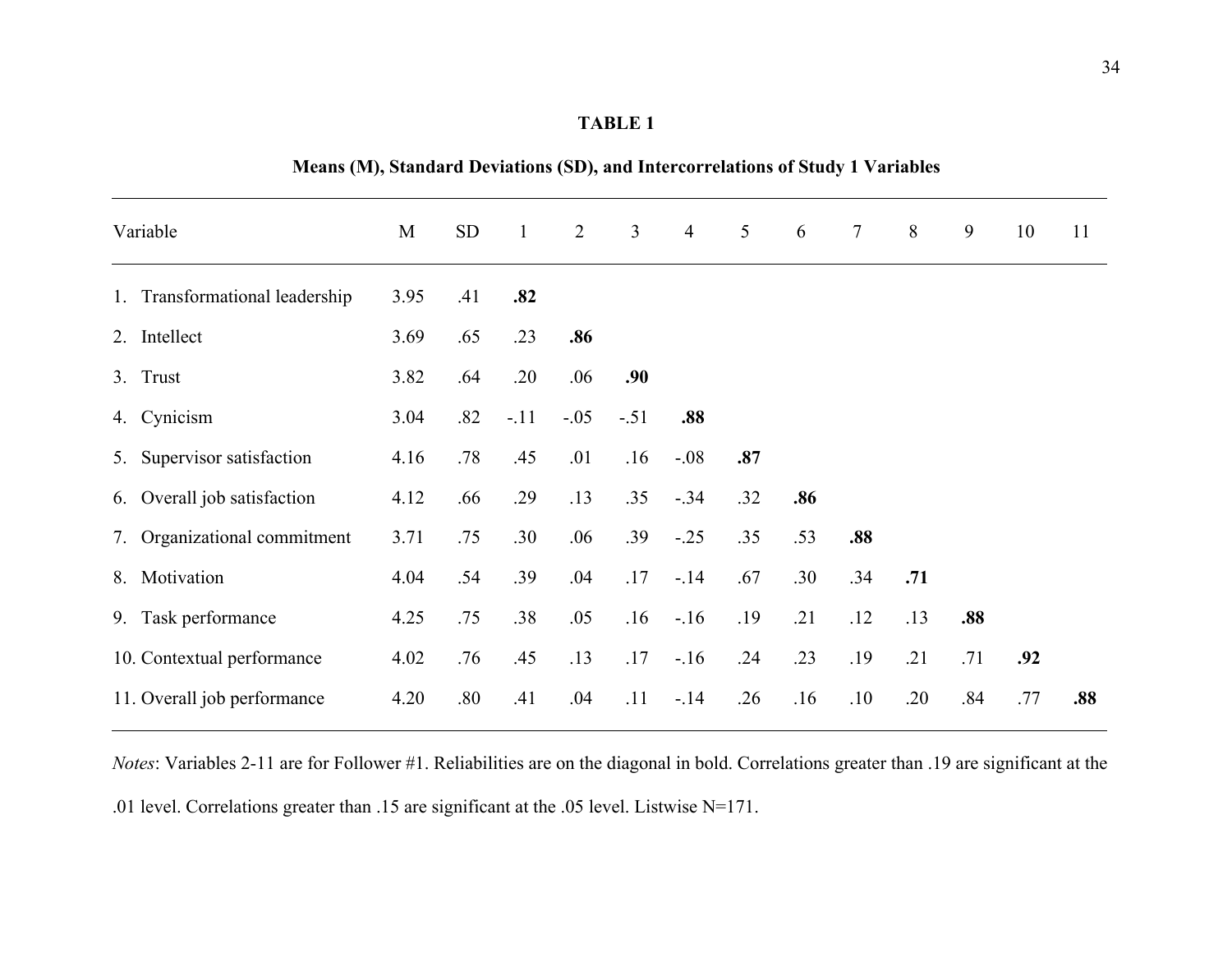| Independent variables           | Supervisor<br>Satisfaction | Overall Job<br>Satisfaction | Organizational<br>Commitment |
|---------------------------------|----------------------------|-----------------------------|------------------------------|
|                                 |                            |                             |                              |
| Intellect $(A)$                 | $-.07$                     | .13                         | .05                          |
| Transformational leadership (B) | $.47**$                    | $.24**$                     | $.31**$                      |
| $A \times B$                    | $-.05$                     | $-.13$                      | .03                          |
| $\Delta R^2$                    | .002                       | .017                        | .001                         |
|                                 |                            |                             |                              |
| Trust $(A)$                     | .05                        | $.30**$                     | $.36**$                      |
| Transformational leadership (B) | $.43**$                    | $.20**$                     | $.27**$                      |
| $A \times B$                    | $-.07$                     | $-.04$                      | .11                          |
| $\Delta R^2$                    | .003                       | .001                        | .010                         |
| Cynicism $(A)$                  | $-.07$                     | $-.38**$                    | $-.26**$                     |
| Transformational leadership (B) | $.43**$                    | $.18**$                     | $.26**$                      |
| $A \times B$                    | $-.09$                     | $-.20**$                    | $-.09$                       |
| $\Delta R^2$                    | .007                       | $.032**$                    | .007                         |

# **Moderating Effect of Personality on Affective Responses to Transformational Leadership**

*Notes*: Statistics in the first three rows for each variable are standardized regression ( $\beta$ ) coefficients. The fourth row ( $\Delta R^2$ ) for each variable represents the change in  $R^2$  for the interaction. \* p < .05. \*\* p < .01.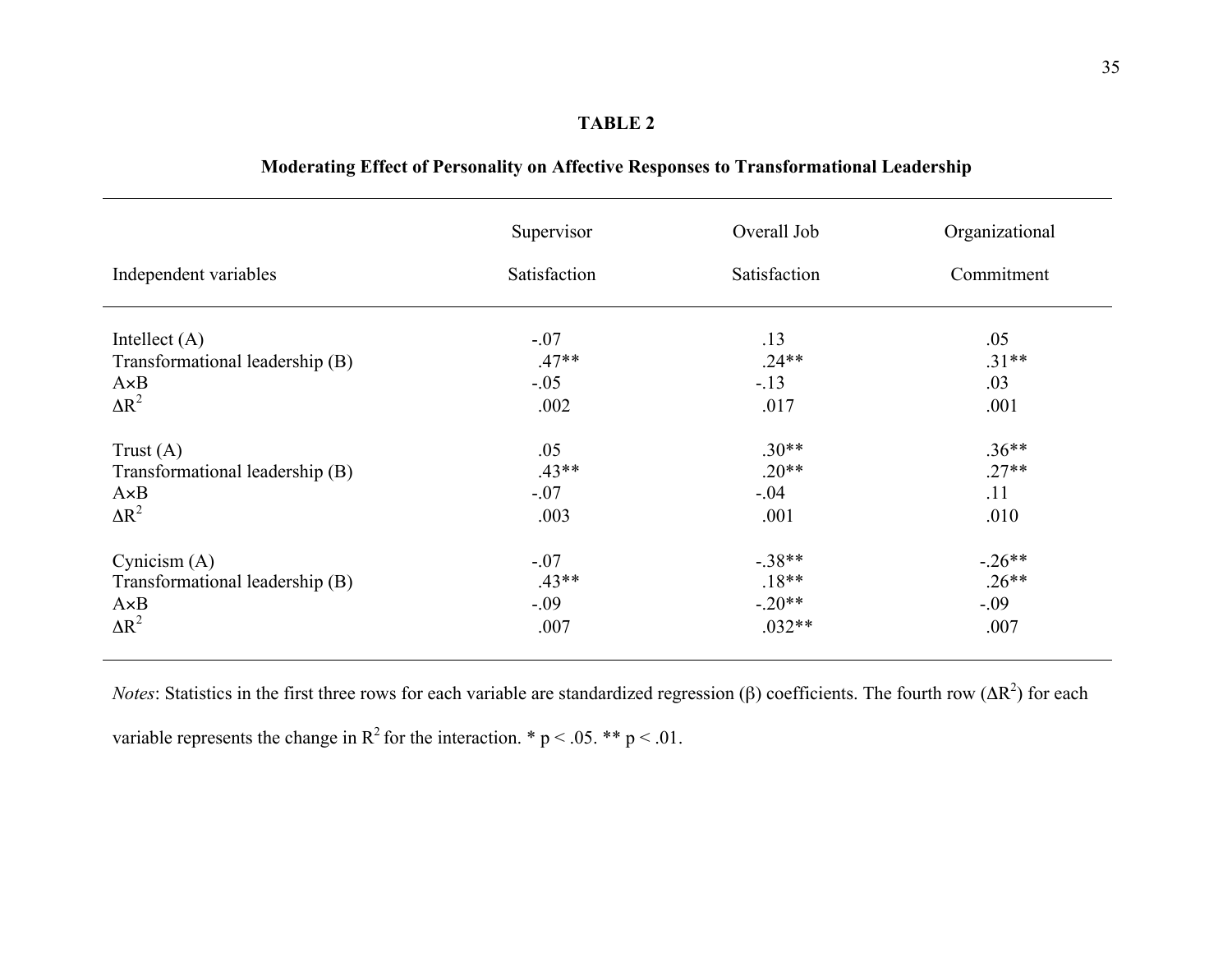| Independent variables           | Motivation | Task<br>Performance | Contextual<br>Performance | Overall Job<br>Performance |
|---------------------------------|------------|---------------------|---------------------------|----------------------------|
| Intellect $(A)$                 | .00.       | $-.04$              | .04                       | $-0.06$                    |
| Transformational leadership (B) | $.43**$    | $.38*$              | $.42**$                   | $.42**$                    |
| $A \times B$                    | .07        | $-.07$              | $-.07$                    | $-.01$                     |
| $\Delta R^2$                    | .005       | .005                | .005                      | .000                       |
| Trust $(A)$                     | $.14*$     | .08                 | .09                       | .02                        |
| Transformational leadership (B) | $.37**$    | $.35**$             | $.45**$                   | $.39**$                    |
| $A \times B$                    | $-.07$     | $-.04$              | .06                       | $-.05$                     |
| $\Delta R^2$                    | .005       | .001                | .003                      | .002                       |
| Cynicism $(A)$                  | $-.11$     | $-.10$              | $-.13$                    | $-.10$                     |
| Transformational leadership (B) | $.42**$    | $.38**$             | $.42**$                   | $.39**$                    |
| $A \times B$                    | .04        | .03                 | $-.07$                    | $-.03$                     |
| $\Delta R^2$                    | .001       | .000                | .005                      | .000                       |

# **Moderating Effect of Personality on Behavioral Responses to Transformational Leadership**

*Notes*: Statistics in the first three rows for each variable are standardized regression ( $\beta$ ) coefficients. The fourth row ( $\Delta R^2$ ) for each variable represents the change in  $R^2$  for the interaction. \* p < .05. \*\* p < .01.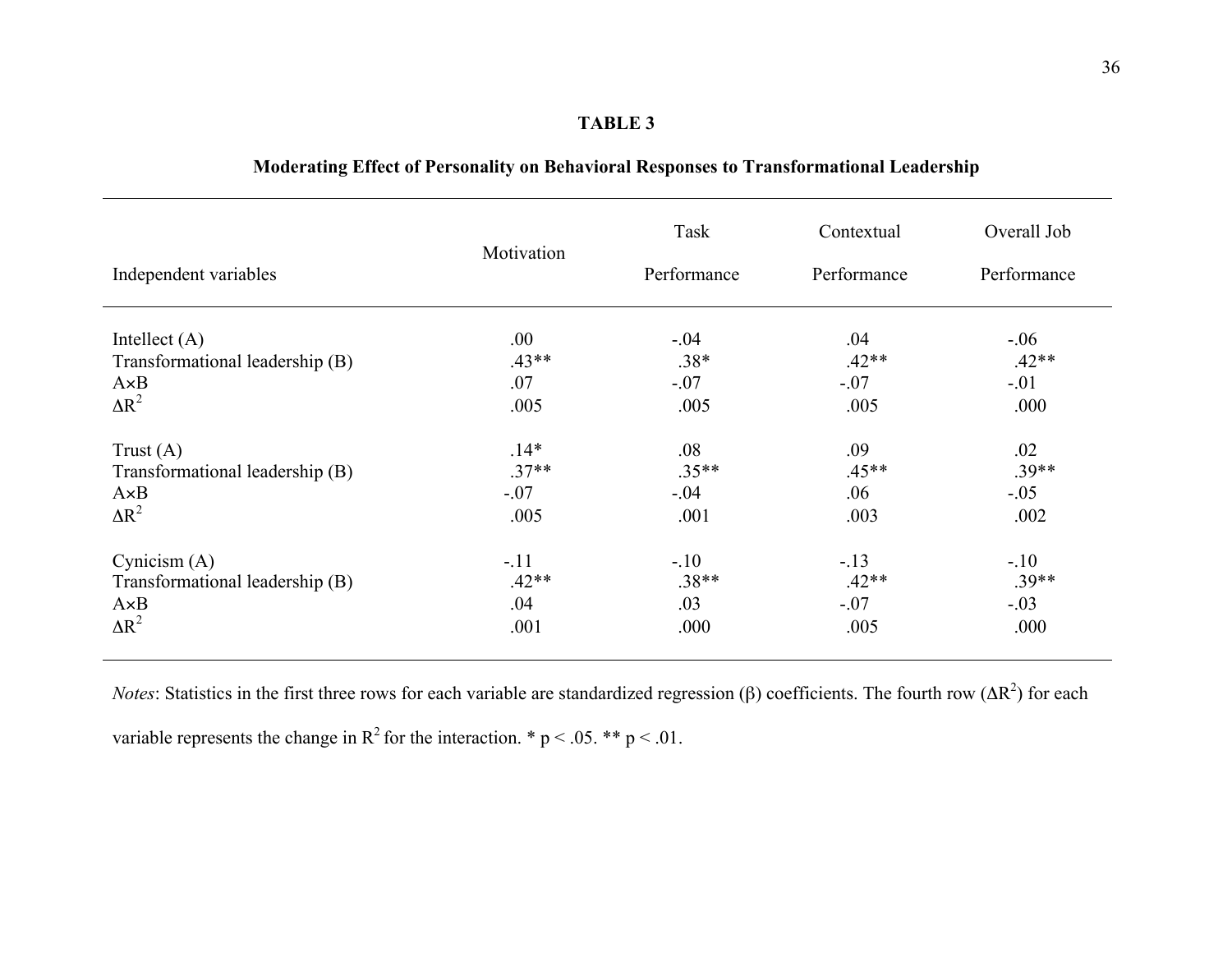|                           | Follower 2 ( $N=150$ ) |              |         | Complete Data (N=416) |
|---------------------------|------------------------|--------------|---------|-----------------------|
|                           | $\beta$                | $\Delta R^2$ | $\beta$ | $\Delta R^2$          |
| Intellect                 |                        |              |         |                       |
| Supervisor satisfaction   | $.24**$                | $.052**$     | .06     | .003                  |
| Overall job satisfaction  | $.16*$                 | $.023*$      | .03     | .001                  |
| Organizational commitment | .12                    | .013         | .08     | .006                  |
| Motivation                | $.14*$                 | $.017*$      | $.09*$  | $.008*$               |
| Task performance          | $-.02$                 | .000         | $-.03$  | .001                  |
| Contextual performance    | $-.03$                 | .001         | $-.04$  | .001                  |
| Overall performance       | .00                    | .000         | $-.02$  | .000                  |
| Trust                     |                        |              |         |                       |
| Supervisor satisfaction   | $.22**$                | $.042**$     | .06     | .002                  |
| Overall job satisfaction  | .01                    | .000         | .00     | .000                  |
| Organizational commitment | .05                    | .002         | .05     | .002                  |
| Motivation                | $.16*$                 | $.022*$      | .03     | .001                  |
| Task performance          | $-.03$                 | .000         | $-.02$  | .000                  |
| Contextual performance    | $-.04$                 | .001         | .00     | .000                  |
| Overall performance       | $-.05$                 | .002         | $-.02$  | .000                  |
| Cynicism                  |                        |              |         |                       |
| Supervisor satisfaction   | $-.07$                 | .003         | $-.05$  | .002                  |
| Overall job satisfaction  | $-.02$                 | .000         | $-.08$  | .007                  |
| Organizational commitment | $-.09$                 | .006         | $-.05$  | .003                  |
| Motivation                | .04                    | .002         | .04     | .001                  |
| Task performance          | $-.01$                 | .000         | .02     | .001                  |
| Contextual performance    | .07                    | .003         | .00     | .000                  |
| Overall performance       | .04                    | .000         | .01     | .000                  |

# **Replication with Follower #2 and Full Study Sample**

 $$ entered on second step (after main effects of transformational leadership and follower personality).  $\Delta R^2$  represents associated incremental increase in variance explained. \* p < .05. \*\*  $p < .01$ .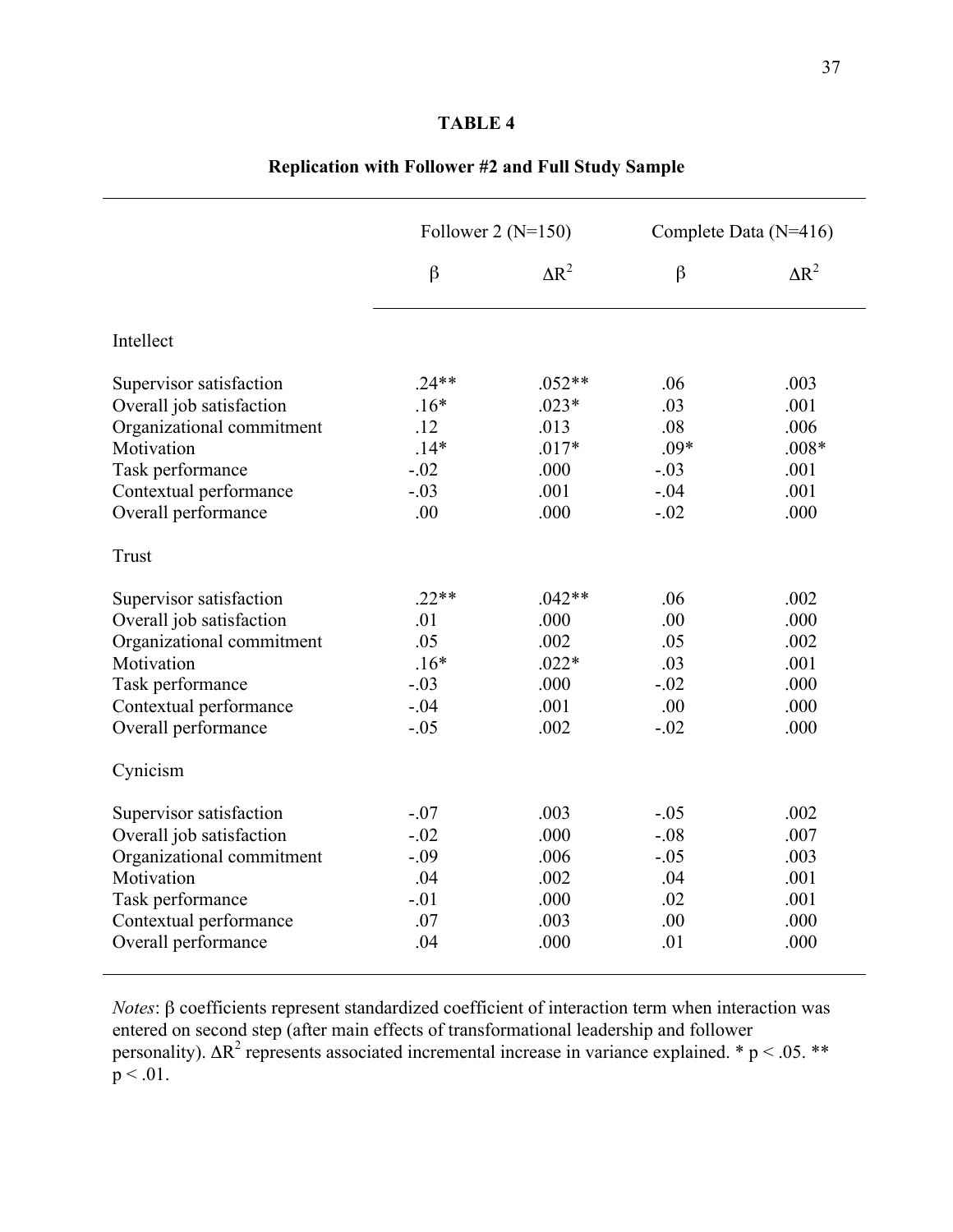| Variable |                                | M    | <b>SD</b> | $\mathbf{1}$ | 2      | $\overline{4}$ | $5\overline{)}$ | 6   | $7\phantom{.0}$ | 8   |
|----------|--------------------------------|------|-----------|--------------|--------|----------------|-----------------|-----|-----------------|-----|
|          | 1. Transformational leadership | 3.66 | .50       | .83          |        |                |                 |     |                 |     |
|          | 2. Self-esteem                 | 4.15 | .57       | .01          | .84    |                |                 |     |                 |     |
|          | 3. Supervisor satisfaction     | 3.68 | .98       | .52          | $-.02$ | .90            |                 |     |                 |     |
|          | 4. Overall job satisfaction    | 3.84 | .68       | .17          | .31    | .33            | .84             |     |                 |     |
|          | 5. Organizational commitment   | 3.50 | .72       | .28          | .25    | .42            | .66             | .85 |                 |     |
|          | 6. Initiative performance      | 0.00 | 1.00      | .21          | $-.01$ | .40            | .30             | .26 | .91             |     |
|          | 7. Overall job performance     | 0.00 | 1.00      | .12          | $-.02$ | .40            | .20             | .19 | .81             | .89 |

# **Means (M), Standard Deviations (SD), and Intercorrelations of Study 2 Variables**

*Notes*: Variables 2-8 are for "first" follower. Reliabilities are on the diagonal in bold. Correlations greater than .20 are significant at the .01 level. Correlations greater than .16 are significant at the .05 level. Listwise N=170.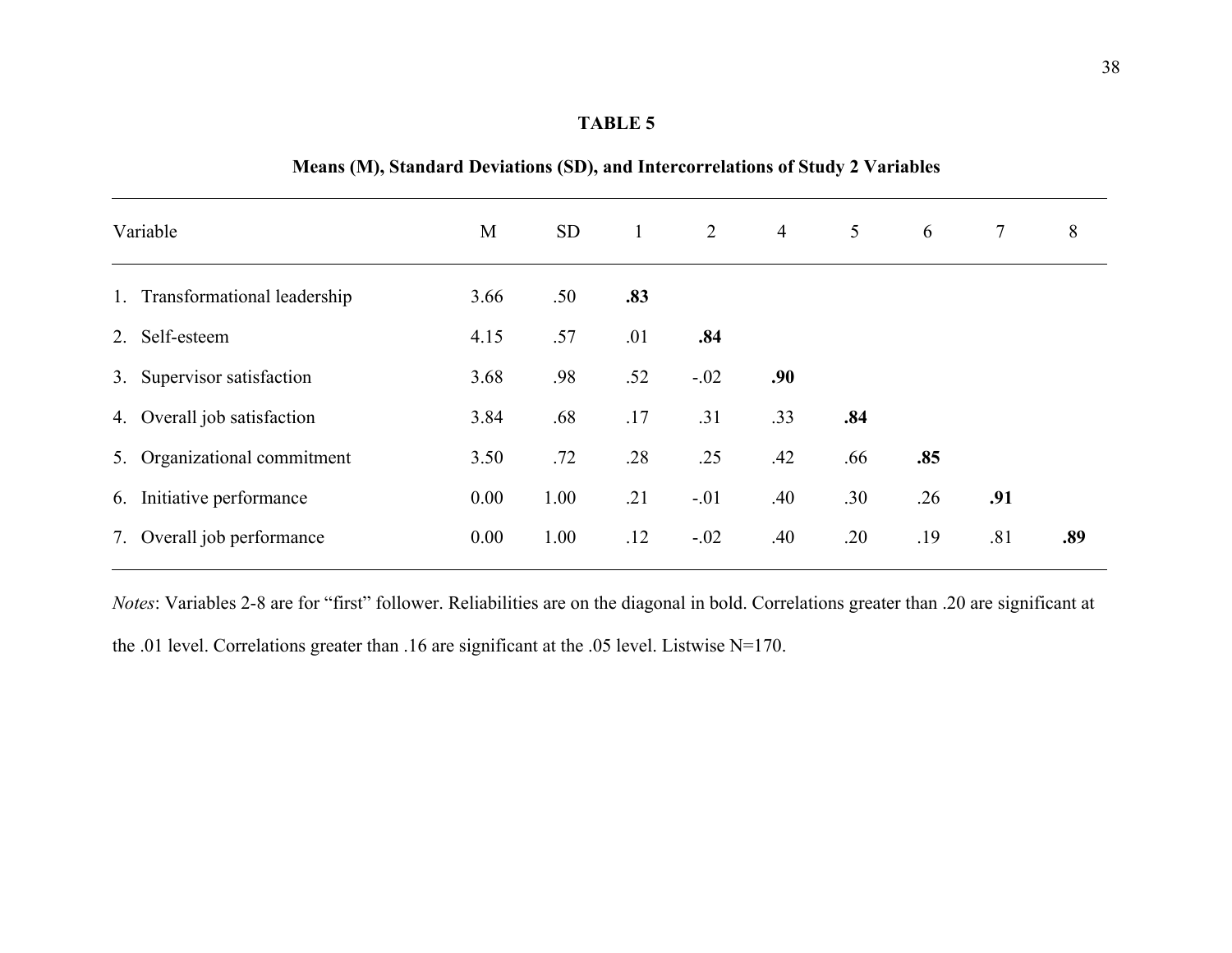**Moderating Effect of Personality on Responses to Transformational Leadership – Full Study 2 Sample**

| Independent variables           | Supervisor<br>Satisfaction | Overall Job<br>Satisfaction | Organizational<br>Commitment | Initiative<br>Performance | Overall<br>Performance |
|---------------------------------|----------------------------|-----------------------------|------------------------------|---------------------------|------------------------|
| Self-esteem (A)                 | $.08*$                     | $.32**$                     | $.27**$                      | .06                       | .05                    |
| Transformational leadership (B) | $.40**$                    | $.13**$                     | $.22**$                      | $.14*$                    | .05                    |
| $A \times B$                    | $-.01$                     | $-.01$                      | $-.04$                       | $-.04$                    | $-.06$                 |
| $\Delta R^2$                    | .000                       | .000                        | .001                         | .001                      | .003                   |

Notes: Statistics in the first three rows for each variable are standardized regression  $(\beta)$  coefficients. The fourth row for each variable represents the change in  $R^2$  for the interaction. \* p < .05. \*\* p < .01. N=661.